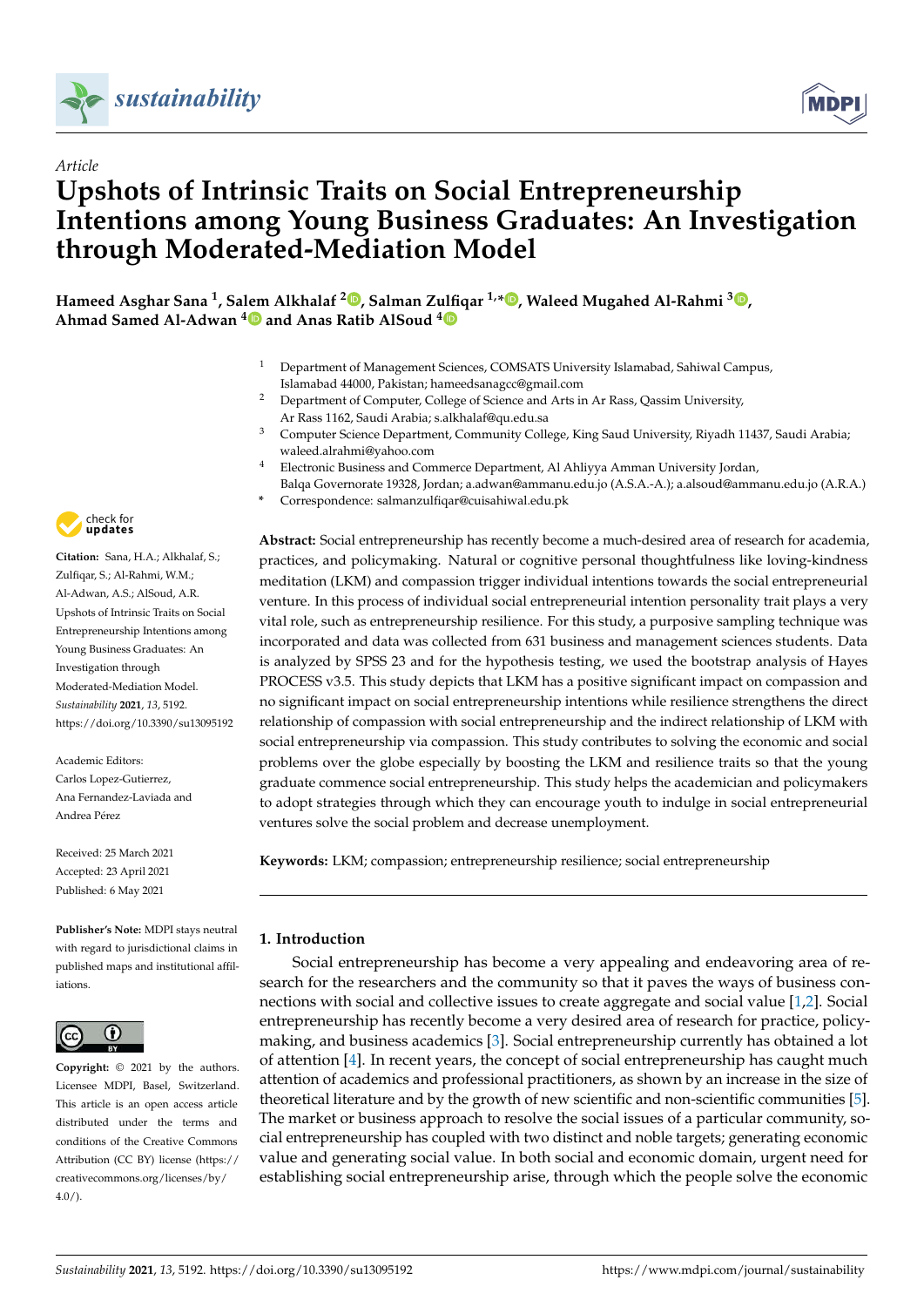and social problems with the best characteristic of generating employment opportunities for an unemployed person of a particular community [\[6\]](#page-21-5).

Social entrepreneurship is a meaningful process developed on the IIS of the base of institutional settings to fulfill emotional and social needs [\[7\]](#page-21-6). The collective and prosocial compassion-driven emotions triggered social entrepreneurship [\[8\]](#page-21-7). Many researchers set passion and compassion as a basic instigator of social entrepreneurship, which is emotional [\[1\]](#page-21-0). So, compassion has been recognized as a basic motivator towards social entrepreneurship rather than any other self-oriented motivations. Much of the existing research does not fully examine the factors that trigger social entrepreneurship, thus the factors that encourage social entrepreneurship still unexplored, which motivates the persons towards social entrepreneurship [\[9\]](#page-21-8).

Research has been conducted with respect to different dimensions of social entrepreneurship like entrepreneurial intentions of students in social entrepreneurship [\[6\]](#page-21-5), concerns of measuring social growth strategy in social entrepreneurship [\[10\]](#page-21-9), opportunities for social entrepreneurship [\[7\]](#page-21-6), social entrepreneurship present and past [\[11\]](#page-21-10), social entrepreneurship for development peace and social development [\[6\]](#page-21-5), social sense-making and social entrepreneurship [\[11\]](#page-21-10), social base and social integration for social entrepreneurship [\[12\]](#page-21-11), and in other different dimensions and factors, which affect the intentions towards the social entrepreneurship but the in this study we specifically discussing some personality traits, which boost the intentions towards the social entrepreneurship. These personality traits are loving-kindness meditation (LKM), compassion, and entrepreneurship resilience, these personality traits interact with each other in this study to enhance the social entrepreneurship intentions. This research is conducted to solve the following problem statement "which factors/personality traits trigger the intentions towards the social entrepreneurship".

This study is conducted to satisfy the following research questions. These research questions of this study are; what are the meditations being essential for the intentions of social entrepreneurship? What is the impact of LKM on compassion? What is the impact of compassion on intentions towards social entrepreneurship? Is compassion have a mediating role between the relationship of LKM and social entrepreneurship? It is also the important research question of this study that, what is the role of entrepreneurship resilience in the relationship of compassion and social entrepreneurship? Is compassion have any mediating role in the relation of LKM and social entrepreneurship? Is entrepreneurship resilience have a moderating role in the relation of compassion and social entrepreneurship? The above mentioned are the research questions, which have to be answered through this imperial study.

The objectives of this study are to explain the relation between LKM and compassion, to explain the relationship between compassion and social entrepreneurship, and to explain the relation between LKM and social entrepreneurship. It is also the objective of our study to find out the thought/meditation that a person must have, to develop the thinking about the formation of social entrepreneurship for the sake of economic and social objectives. Objectives of this study also include checking the mediating effect of compassion between the relationship of LKM and social entrepreneurship. The objectives of this study also include checking the conditional role (moderating role) of entrepreneurship resilience between the existing relationship of compassion and social entrepreneurship.

It is also the objective of the study is to explore the factors that trigger the intentions towards social entrepreneurship.

This study is conducted mainly to highlight the significance and impact of social entrepreneurship academically, and practice and for policy-makers. This study highlights the configuration of one's thoughtful meditation towards social entrepreneurship. This study also focuses on the personality trait that triggers them to establish social entrepreneurship. This study also distinguishes social entrepreneurship from other forms of entrepreneurship and undertakings. This study also highlights resilience, as a personality trait that strengthens the compassion and social entrepreneurship relation, more resilience more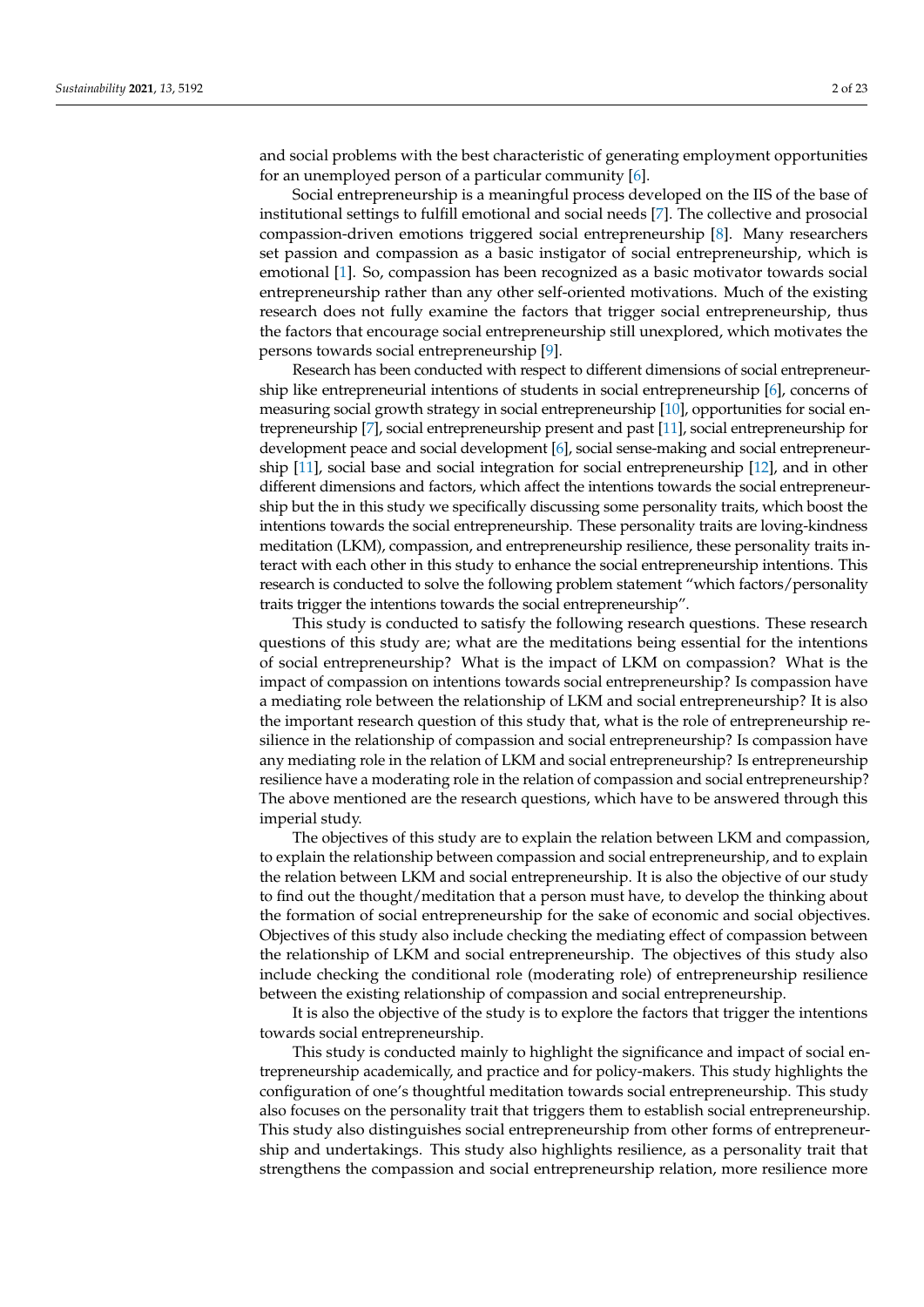intentions of compassionate spirit towards social entrepreneurship, and less resilience week the intentions of compassionate spirit towards social entrepreneurship.

The factors that trigger the social entrepreneurship are the very rich area of study in the current era. In Pakistan, it is lacking to flourish social entrepreneurship practically and also academically. So, this empirical study focuses on the mediations, which enable the individuals towards social entrepreneurship. Moreover, there is a lacking of social entrepreneurship, which is based on collectivism, empathy, compassion, or LKM. The objective of this empirical study is to enhance the spirit of social entrepreneurship among the public especially among business students through the mediations of LKM, sympathy, compassion, and resilience.

Social entrepreneurship is helpful for social and economic problems. It helps reducing poverty, unemployment, and the shortage of certain goods or services [\[13\]](#page-21-12). The focus of this paper is to highlight that why people/students choosing social entrepreneurship as a profession and what kind of people/students choose this profession, it means what are the traits, feature, or emotions a person must have to adopt the social entrepreneurship as a profession. This study also critically state that our students are job seeker rather than job or opportunity creator. This study may contribute to solving the economic and social problems of the certain persons or society, which have the emotions of LKM and compassion. This empirical study also contributes theatrically in the literature of the world in the field of research, practice, and academia.

## *1.1. Defining the Variables*

## 1.1.1. Loving-Kindness Meditation (LKM)

The classic LKM directs the individuals in different phases of thoughtfulness processes. Persons are guided to handle deep feelings of loving-kind toward the self, a peer, an unrelated person, a person having an adverse attitude, a group of persons working on one assignment, and finally about the whole world [\[14\]](#page-21-13). One of the major distinguishing features of the LKM is that it relies on emotional situations of loving and kindness regarding all stakeholders [\[5\]](#page-21-4). LKM focus on the development of pleasant social bindings with each other's and with the environment with the increasing dose of kindness, caring, and love emotions [\[14\]](#page-21-13). In real meaning, LKM implies a continuous process of thinking about happiness and healthiness of self, others and reducing self and others from sufferings regarding losses to self, others, and nature i.e., plants, animals, and planet [\[15\]](#page-21-14).

#### 1.1.2. Compassion

Compassion is an emotion through which the person is socially connected with others and wants to solve the issues of others [\[16\]](#page-21-15) and crops warmth to the throbbing and wants of the others [\[17\]](#page-21-16). Compassion is one's explicit exhibition of the extensive consciousness of empathy towards others [\[17\]](#page-21-16). Observing others in soreness and distress, person might be an experience with compassion through which such person tries to minimize or remove the sufferings or pains of others [\[18\]](#page-21-17). The aspiration to prosocial enthusiasm, which is defined by Grant "the desire to expend effort to benefit other people". Precisely, compassion actions as the prosocial instigator, which works through the emotional association to help others that are in sufferings [\[14\]](#page-21-13).

## 1.1.3. Entrepreneurship Resilience

Resilience may be defined as one's personal ability to handle negative or opposed conditions particularly when one facing experiencing a greater level of pressure, threat, or disturbance [\[12,](#page-21-11)[19\]](#page-21-18). Entrepreneurial resilience is a personality behavior trait of a stable personality and it considered important for one's psychological regulations while facing up and down conditions during the process of entrepreneurship [\[20\]](#page-21-19). Entrepreneurship resilience determined the outcome and future of entrepreneurship. We may say that the future of entrepreneurship depends upon the entrepreneur's ability of resilience, how he or she overcome or handle the adverse or negative condition while entrepreneurship [\[16\]](#page-21-15).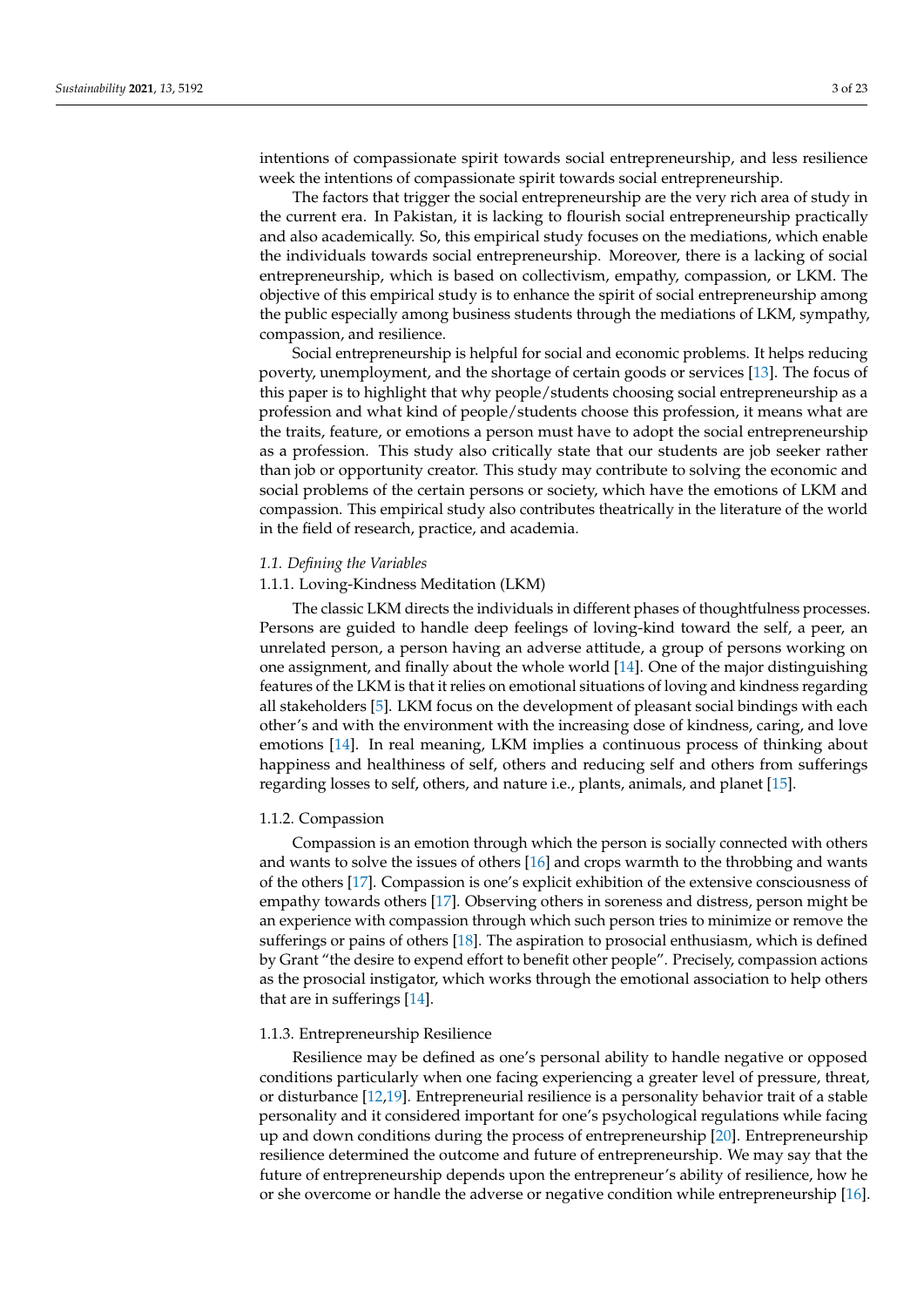It comprises one's traits to utilize the resilience and show interests a readiness for future and current challenges faced by entrepreneurship [\[21\]](#page-21-20). It is also admitted in pursuing the resilience that individual's while in the process of running entrepreneurship he or she shows his personal commitment, psychological accomplishment, contentment, happiness, and enjoyment [\[14,](#page-21-13)[20\]](#page-21-19). The steady and reliable intrinsic inspiration, which lies with individuals arise internally result in highly resilience in one's personality seem to be more committed and enthusiastic in the bitter and adverse situation [\[11\]](#page-21-10).

#### 1.1.4. Social Entrepreneurship

In the wider term, social entrepreneurship basically focusses on solving the social problems of the people intact with business activities, assist them in their activities, which may have multiple forms like cooperatives, credit unions, employees owned concerns, housing associations, community enterprise, and business development trusts [\[22,](#page-21-21)[23\]](#page-21-22). Social entrepreneurship is a type of venture that is formed mainly to generate a positive influence on the society one on social well-being [\[24\]](#page-21-23) and developing greater social values by helping great number of stakeholders in connection with specific objectives resolve some social issues [\[25\]](#page-21-24). The concept "social entrepreneurship" is derived from "commercial entrepreneurship", which means to focus on financial values instead of social values, which is the subject matter of social entrepreneurship [\[26\]](#page-21-25).

Social entrepreneurship means gathering innovative means combining with resources to avail new opportunities to bring social change or to deal with social needs [\[3\]](#page-21-2). Ref. [\[27\]](#page-21-26) suggest social entrepreneurship is very crucial and for worldwide prosperity and social welfare. Apparently, a social entrepreneur solves social issues, appearing as self-evident, based on his value judgment as an individual on the behalf or favor of another group of persons for their welfare and well-being. Social entrepreneurs grasp varying understandings about the sphere that they carry to bear in the contemplation of a specific social problem [\[28\]](#page-21-27).

#### **2. Literature Review**

Social entrepreneurship is a unique form of entrepreneurship that is initiated by compassion, with a view to develop social entrepreneurship as caring entrepreneurs, this argument is based on the theory of ethics of care. Social entrepreneurship is a form of entrepreneurship, which is based on the theory of ethics of care [\[29\]](#page-22-0). While focusing on all the factors that motivate social entrepreneurship, this motivation the, ethics of care claimed as the essence for the formation of social entrepreneurship [\[13\]](#page-21-12). Social entrepreneurship means the entrepreneurial process to satisfy some social mission on the grounds of care for others because they realize the responsibility of taking care for others and giving them due care [\[30\]](#page-22-1). On these grounds, it may be stated that care ethics pursue the persons towards the social entrepreneurship. A social entrepreneur is a person who endorses himself for taking care of others to solve social problems of all the beneficiaries in certain communities or locations to maximize their social impacts [\[31\]](#page-22-2).

The persons who have intentions towards social entrepreneurship focus his/her attention only on the care for others along with other objectives to use the resources, to start up the process, and how to manage the solutions to solve the problems of the society [\[6\]](#page-21-5). So, on the basis of above-mentioned arguments by different research, our research model was developed on the basis of ethics of care theory. It is also claimed that ethics of care has been formerly linked with feminism and justice, some of the theorists disagree with the justice part of ethics of care on the grounds that justice is an cognitive approach relating with the particular principles; rather care ethics concerned with moral alignment and care for others impartial to gender and justice [\[32\]](#page-22-3). The theorist of ethics of care [\[33\]](#page-22-4) narrated an idea about care that females are more care oriented and males are more justice oriented. Caring implies empathy towards others and the actions of a person who is taking care is undertaken to fulfill the needs of others and tries to solve the problems of others [\[3\]](#page-21-2).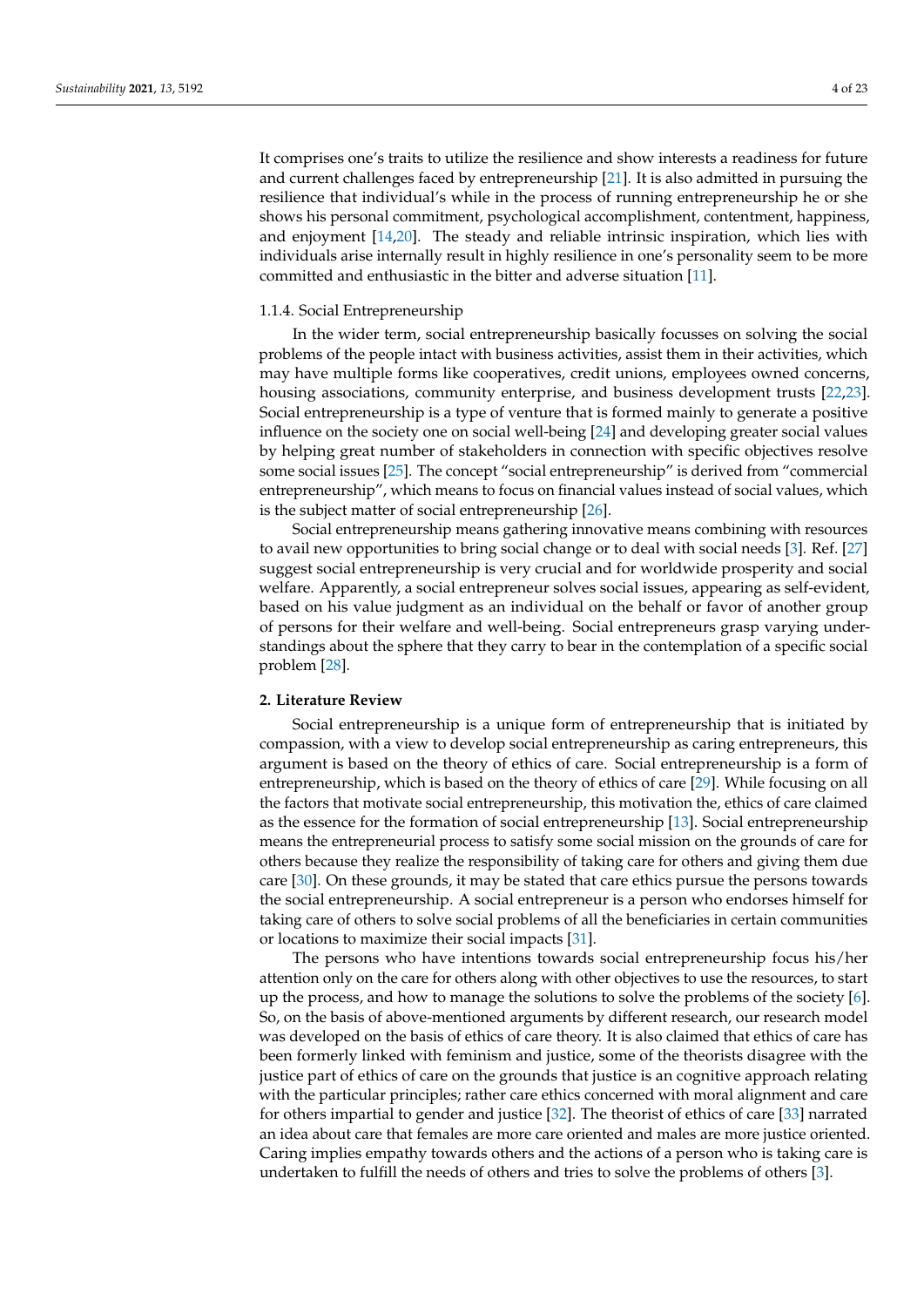Care is defined as, "Impact should not just be about serving more people—it should be about serving them well" [\[31\]](#page-22-2). Ethics of care is defined as the engagement of someone in a specific objective in order to make the world better by taking care of others regarding their needs based on emotional empathy and afterwards going through struggles to fulfill these needs [\[13\]](#page-21-12). The theory of ethics of care comprises four of its phases acknowledged by [\[3\]](#page-21-2) in order to narrate care as a process of being passionate, caring about means the vigilance about the other's needs, taking care of means the responsiveness in connection with the other's needs, care giving means the struggle to fulfill the other's needs, and care receiving means listening to others, whether their need is actually fulfilled or not. The thing that is very interesting in these four phases of care is that the early two of the four phases is related to the state of emotions and the last two of the four phases is related to the practice. To argue in favor of ethics of care is the valuable framework developed by the in which compassion is recognized as the driver towards social entrepreneurship, so in light of the above arguments by the theorists [\[22\]](#page-21-21) a researcher [\[13\]](#page-21-12) about the theory of ethics of the care, our model was fully supported by this theory because our two prominent variables, i.e., LKM and compassion, are fulfilling the criteria of care, these two variables of our study are recognized as the drivers of social entrepreneurship. The model of this study was fully supported by the theory of ethics of care.

#### *2.1. Loving-Kindness Meditation (LKM) and Compassion*

LKM is considered the most valuable, effective, and active way to approach and improve compassion [\[34\]](#page-22-5). This is very much consistent with the theory of care ethics that a person who has care emotions will have care of others and will also act for the care and welfare of others [\[31\]](#page-22-2). Loving-kindness gradually reduces stress and biological stress [\[35\]](#page-22-6). Concerning mutual humanity, [\[11\]](#page-21-10) states that LKM involvement increases community connectedness along with positive appraisals about self and others. Several studies are consistent with the result that loving-kindness enhances compassion [\[14,](#page-21-13)[15\]](#page-21-14). It claimed in the study that LKM enhances the emotions of compassion for others as a prosocial behavior [\[36\]](#page-22-7), it also promotes feelings related to compassion towards others to nature and the universe [\[15\]](#page-21-14). Ref. [\[14\]](#page-21-13) in the paradigm of loving-kindness also emphasize that loving-kindness improves day-to-day experiences of helpful and encouraging emotions. The aspects of compassion and self-kindness are mostly affected by their caring and kindheartedness involvement [\[37\]](#page-22-8). Ref. [\[10\]](#page-21-9) inspect using meta-analysis and systematic review that loving-kindness has a positive effect on compassion. Several studies claim that loving-kindness arouse the sympathy relevant system in the brain along with the sections of social cognition [\[14\]](#page-21-13). LKM proved to be the best way to attain compassion. With the help of the collected literature mentioned above, we might hypothesize:

#### **Hypothesis 1.** *LKM is directly related with compassion.*

#### *2.2. Compassion with Social Entrepreneurship*

Ref. [\[13\]](#page-21-12) examine the role compassion played in the process of motivation people towards social entrepreneurship. While differentiating between entrepreneurship and social entrepreneurship, [\[27\]](#page-21-26) states that social entrepreneurship mainly highlights a social mission, which may help in the elimination of poverty or solving social issues faced along with financial earnings; also distinct from those organizations that are purely focused on enhancing the shareholder's value. It is strongly claimed that compassion reverses the fundamental criteria for evaluation of entrepreneurship focusing on other or social bases along with aggressively misrepresenting someone's perceived efficacy, commitment towards creating the social value, and solving social issues [\[9,](#page-21-8)[27\]](#page-21-26). In simple words, compassion develops a cognitive process that is motivated in generating accompaniments to traditional philosophies of entrepreneurship. Ref. [\[9\]](#page-21-8) advocate about distinct inspirations, rather than commercial or self-profit motives, which stimulate the intentions towards the social entrepreneurship whereas [\[11\]](#page-21-10) claimed that compassion produces outcomes in the way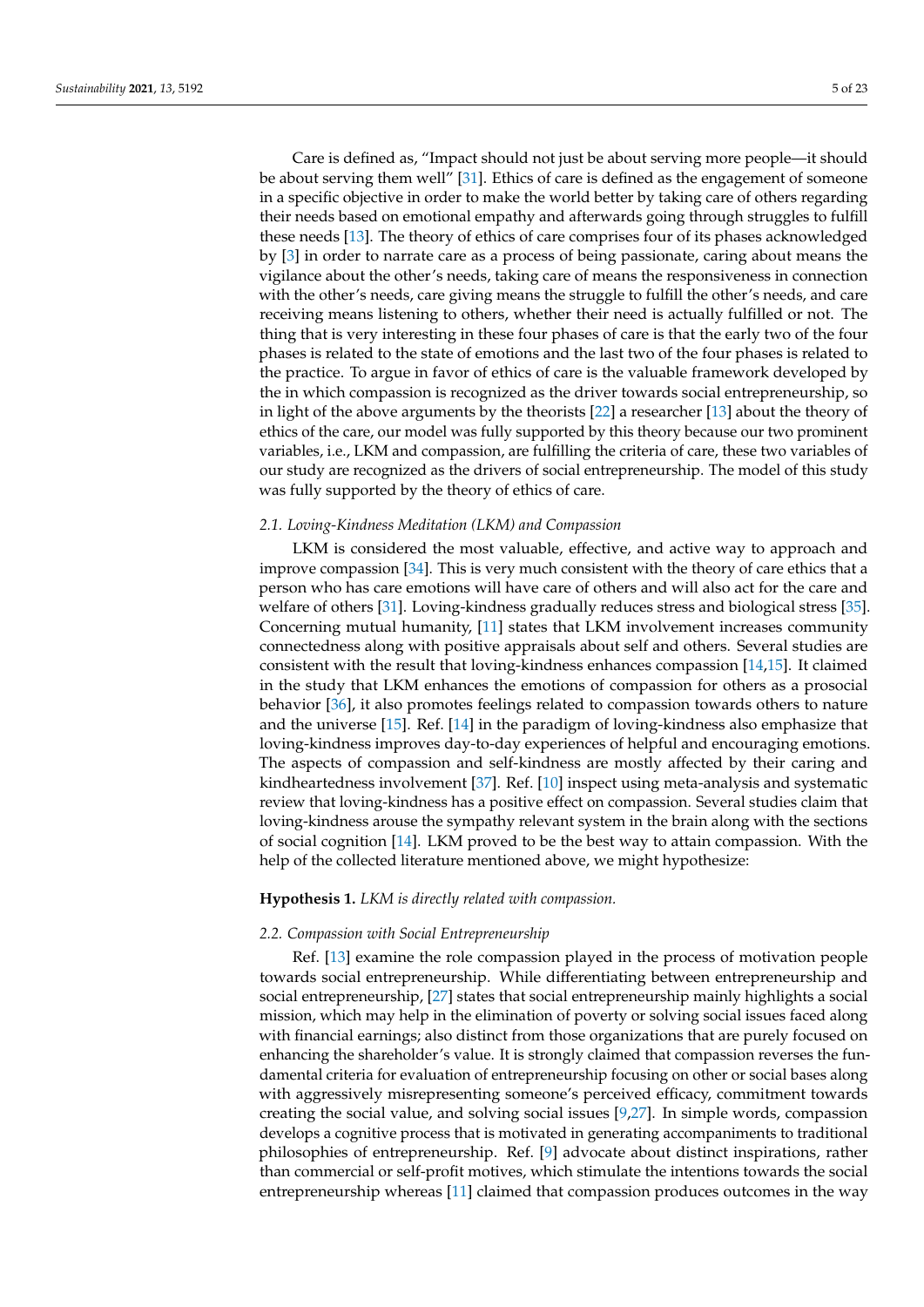to forming the social undertaking, which satisfy their emotions regarding solving some particular social issues that exist in their community and finally give intentions towards the formation of social entrepreneurship. States that self-compassion triggers one's personal desire to help others especially in those times when other people or a community are in the process of serious sufferings or problems. Moreover compassion increases the prosocial behavior to eliminate the sufferings of other people to satisfy one's personal desire or emotions [\[6\]](#page-21-5).

While focusing on motivational factors that stimulate the social entrepreneurship we cannot miss the main factor, compassion [\[38\]](#page-22-9). Compassion generates feeling to solve social problems or issues that are suffered by the community. Explicitly, we claim that compassion with the other direction and emotional linking act by way of a prosocial instigator of perceptive and affecting developments that are measured preconditions for activity of social entrepreneurship [\[27\]](#page-21-26). So, on the basis of the above logics and literature we assume that compassion encourages individuals to be involved in the process of social entrepreneurship. Compassion works as a stimulus for forming social entrepreneurship. On the basis of these arguments, we hypothesized that:

## **Hypothesis 2.** *Compassion is directly related with social entrepreneurship.*

#### *2.3. Loving-Kindness Meditation (LKM) and Social Entrepreneurship*

Many social entrepreneurship researchers posit that LKM is a major driver of social entrepreneurial performance. LKM focus on improvement of pleasurable social ties with each other's and with the atmosphere with the increasing prescription of kindness, helpful, and love emotions [\[39\]](#page-22-10). LKM implies a continuous process of thinking about happiness and healthiness of self and others and reducing self and others from sorrows regarding self, others, and nature (plant, animals, and planet) without any discrimination [\[15\]](#page-21-14). Keeping in view the background of the social entrepreneurship, individual's general emotions towards general kindness remains the key factor through which such individuals group the other persons, which derive from some social and financial requirements. LKM recognized as an antecedent towards social entrepreneurship [\[23,](#page-21-22)[40\]](#page-22-11). The person who have the thoughts like love and kindness towards others especially in the situation in which other people or community are in sufferings or pains then they motivate to take some sustainable decisions towards the social entrepreneurship [\[40\]](#page-22-11). Caring is one of the individual traits of a person that motivate that individual to resolve the economic and social issues of others by stepping towards the formation of such an enterprise through which such an individual feels satisfaction and satisfies their thirst for caring [\[13\]](#page-21-12).

In an additional investigation regarding social entrepreneurship programs, researchers also establish that LKM remained constrained in the practices of social entrepreneurship [\[14,](#page-21-13)[27\]](#page-21-26). This study proposes that LKM for individuals in wide-ranging encouraging/stimulating sufficient intentions towards the development of social entrepreneurial intentions. To satisfy one's prosocial inspirations, to solve the particular social issues, and to synthesize his intentions a social entrepreneur may use their LKM as a stroke with a particular group of disregarded persons. To provoke LKM with the distress of that specific community and promote social entrepreneurship. On the basis of above debate, we could develop such a hypothesis:

## **Hypothesis 3.** *LKM is directly related with social entrepreneurship.*

#### *2.4. Compassion Mediates the Relation between LKM and Social Entrepreneurship*

Compassion severely defined as the expressive and emotional response of kindness for nature, all beings, others, and self with an emotional desire to improve suffering [\[41\]](#page-22-12). Empirical research findings are powerfully reassuring of this logic, presentation that compassion reliably facilitates LKM, feelings, and behaviors [\[29\]](#page-22-0). For illustration, [\[34\]](#page-22-5) catch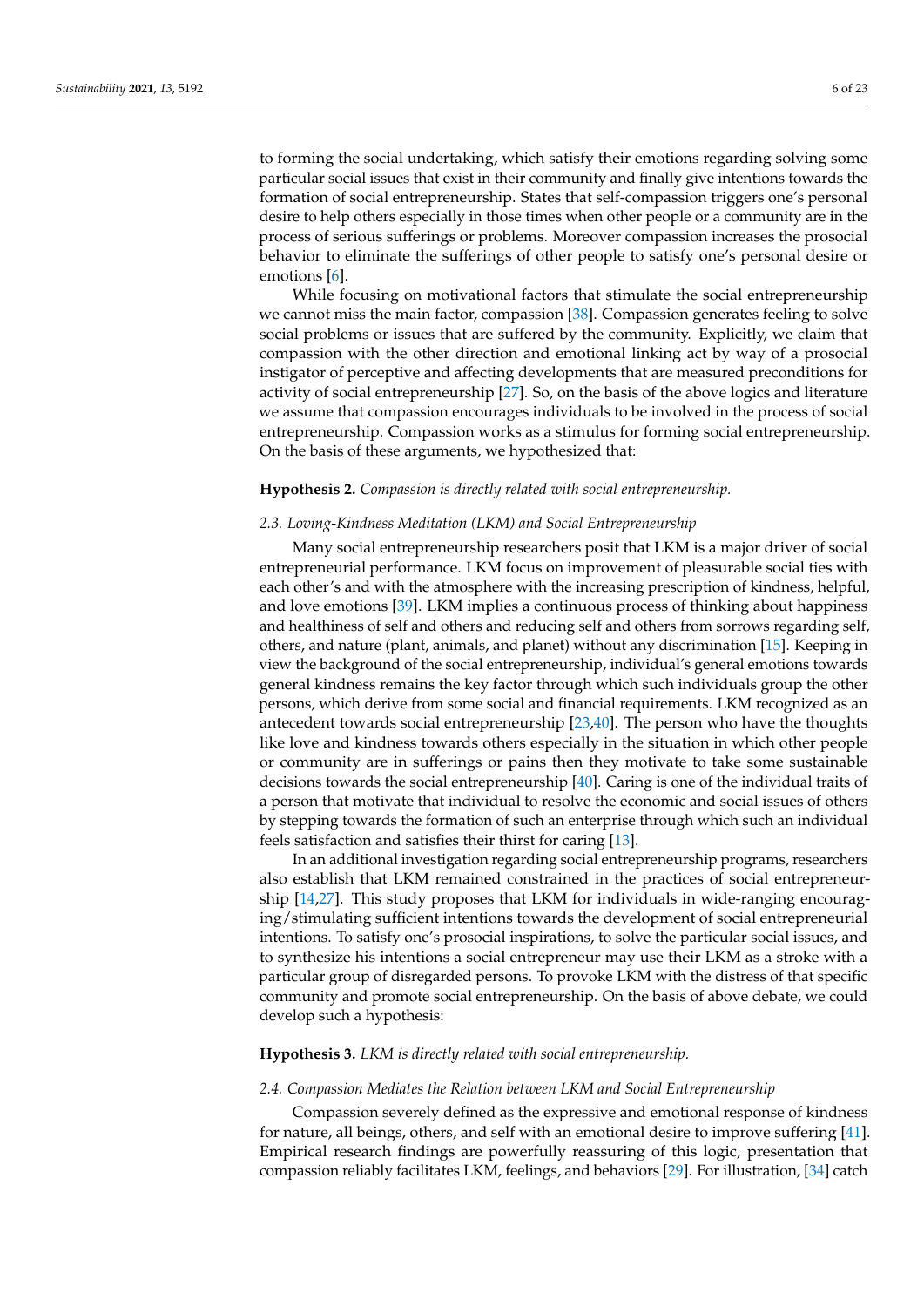that compassion may be nurtured with LKM training and suggestions linking this with humane behavior.

In recent, [\[15\]](#page-21-14) presented that LKM goes outside social relatedness, it also goes to the gradual development of compassion meditations in the LKM practices. We theorized that compassion emotions definitely link with LKM to social entrepreneurship. While in the process of establishing social entrepreneurship, compassion acts as a prosocial and sympathetic integrative thoughtfulness intermediary and assurance to improving suffering of others. We became to theorize because of the close by communication between kindness emotions and social entrepreneurship along with sustainable environmental entrepreneurship that it can be addressed through compassion [\[34\]](#page-22-5).

## *2.5. Entrepreneurship Resilience Moderates the Relation between Compassion and Social Entrepreneurship*

Resilience is about the person's ability to adjust well to negative conditions, particularly when such a person is facing extraordinary stages of strain, threat, trauma, or stress [\[42\]](#page-22-13). Entrepreneurship resilience is very much related with the entrepreneurship especially with the social entrepreneurship just because of two reasons; one is that most of the scholars considered the resilience as a combination of individual traits like self-efficacy, tenacity, readiness, and hardiness to clarify how some of the entrepreneurs are successful in their entrepreneurships if they have such resilience traits rather than those entrepreneurs who have less resilience traits are less successful in the field of entrepreneurships; the second reason is that behavior and cognitive entrepreneurial capabilities for the unique form of entrepreneurship just like the social entrepreneurship has more potential to meet/handle the situations to adjust with and to perform the social entrepreneurship responsibilities for a longer period of time through his resilience traits [\[14\]](#page-21-13).

In broader speaking, care ethics defined as "a species of activity that includes everything we do to maintain, contain, and repair our 'world' so that we can live in it as well as possible" [\[43\]](#page-22-14). So, on this basis of the theory, the persons who have more resilience can practically put in more efforts for serving the people well because such a resilient person has more energy and enthusiasm to serve the society. The theory of ethics of care comprises four of its phases acknowledged by [\[22\]](#page-21-21) in order to narrate care as a process of being passionate, caring about means the vigilance about the other's needs, taking caring of means the responsiveness in connection with the other's needs, care giving means a struggle to fulfill the other's needs, and care receiving means listening to others, whether their need is actually fulfilled or not. The thing that is very interesting in these four phases of care is that the early two of the four phases are related to the state of emotions and the last two of the four phases are related to the practice. So, on the basis of last two phases of the theory of care of ethics, which is related to the practice, these last two phases are directly related to the resilience quality of the person regarding solving the social and economic problems of the society. More resilience in such a person will result in more care practically and less resilience will result in less care practically. To argue in favor of ethics of care is the valuable framework developed by the [\[5\]](#page-21-4) in which compassion is recognized as the driver towards social entrepreneurship about the theory of ethics of the care, our moderator, i.e., entrepreneurship resilience, is fully supported by this theory on the grounds that entrepreneurship resilience has a conditional effect on this model and a moderating effect in a direct relationship between compassion with social entrepreneurship and also an indirect relationship between LKM with social entrepreneurship via compassion.

More resilience predicted more self-entrepreneurship and less resilience predicted less self-entrepreneurship [\[44\]](#page-22-15). With the effects of entrepreneurship resilience on the direct relationship of compassion with social entrepreneurship being stronger in the case of a person that is more resilient and these special effects weaker in the case of a person that is less resilient. With these special effects of entrepreneurship resilience on the indirect effect of compassion in the relationship of LKM with social entrepreneurship being stronger in the case of a person that is more resilient and these special effects weaker in the case of a person that is found less resilient. Further it is assumed that under a situation when a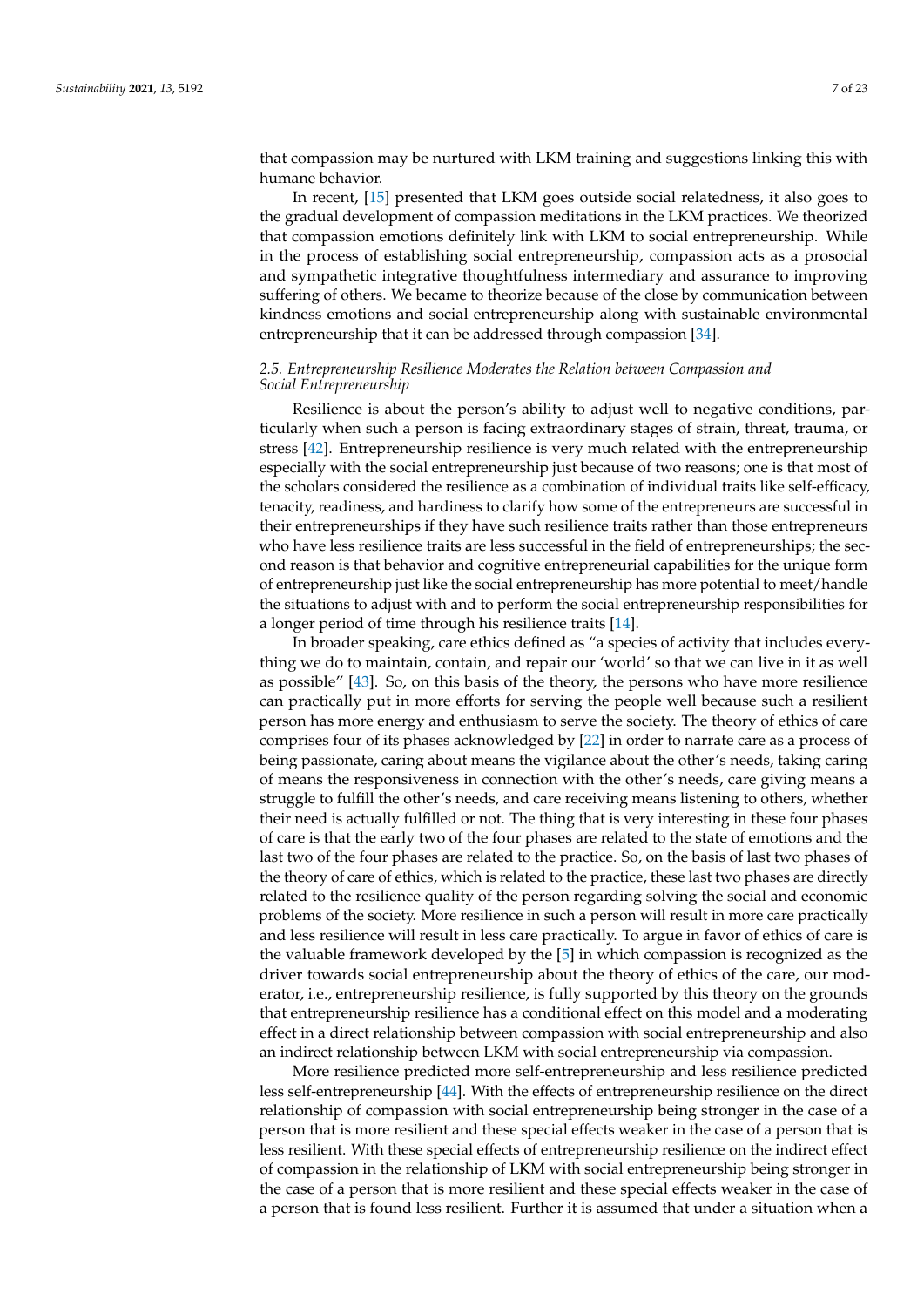person has a high degree of entrepreneurship resilience it will enhance the levels of social entrepreneurial interests and readiness for social entrepreneurial challenges, and under the situation when a person has a low degree of entrepreneurship resilience it will lower the levels of social entrepreneurial interests and less readiness for social entrepreneurial challenges. Thus, we hypothesized that:

**Hypothesis 4.** *Entrepreneurial resilience moderates the direct relationship between compassion with social entrepreneurship*.

**Hypothesis 5.** *Entrepreneurial resilience moderates the indirect relationship between LKM with social entrepreneurship via compassion*.

<span id="page-7-0"></span>

All the hypothesis are shown in the theoretical model depicted in Figure [1.](#page-7-0)

**Figure 1.** Theoretical model.

#### **3. Research Methodology**

This paper provides insights for the positivism and deductive approach. The survey questionnaire was used for data collection by using the non-probability sampling technique. The non-probability convenience sampling technique was used to select the samples. The model in this study was tested on a sample of Pakistani students in the field of business and management studies, which is persistent as per the studies of [\[45\]](#page-22-16) in which 300 students are selected from the universities of Turkey to test the empirically study for support the proposed model regarding intentions of entrepreneurship [\[6\]](#page-21-5). Such model research represents the specific contextual factors that are relating with the young person's social entrepreneurship intentions. There are also some other examples of such models in which entrepreneurship/social entrepreneurship data is collected through the samples of institution of higher education students in Kenya by [\[46\]](#page-22-17). This study was based on the "person-entrepreneurship fit" model, which was suggested primarily in "2006 by Mair and Noboa" in which firstly explored the antecedents of students' social entrepreneurship intentions [\[6\]](#page-21-5). "Mair and Noboa's model" is also established on "Ajzen's theory of planned behavior", which suggests that social entrepreneurship intentions arise from four human personality traits such as empathy, moral judgment, a proxy for social norms, and attitude towards the behavior of others; Hockerts in 2016 also used this model in his study regarding social organizations and antecedents of social entrepreneurship intentions in which students are chosen as a sample for investigation [\[6\]](#page-21-5). Data were collected from the business and management sciences students belonging from different universities of HEC recognized from different cities of the Punjab province. Due to COVID-19, an online questionnaire was distributed through google forms among the students of the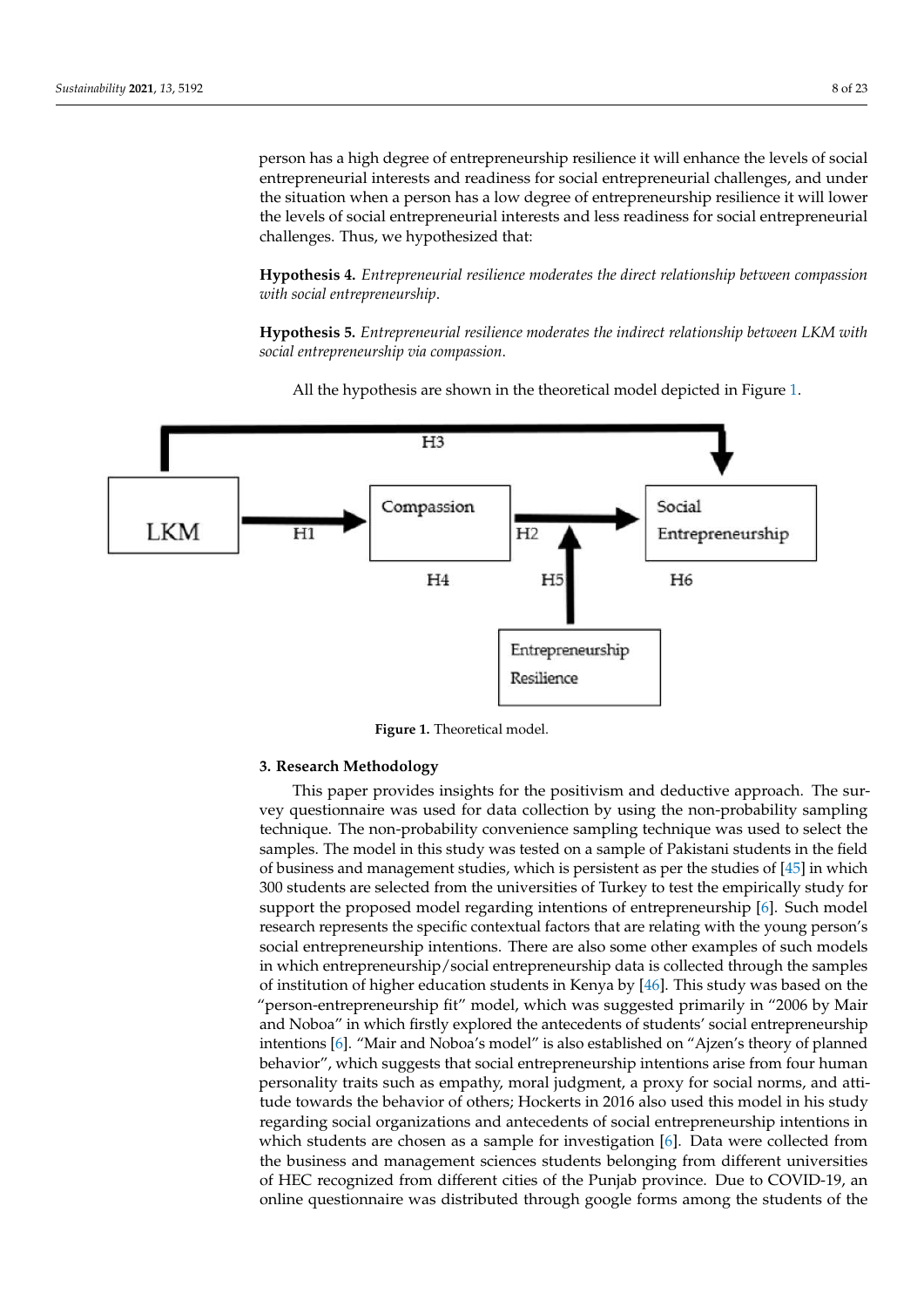above mentioned cities, in total 900 questionnaires were distributed among students with the assistance of their teachers at time lag 1. Out of which we received 587 completely filled questionnaire with the response rate of 65.22%. In the second time lag survey it was circulated only to the 587 students who correctly responded in first phase, and in total 463 completed questionnaires were returned, with the response rate of 78.87%. A total of 430 questionnaires were also distributed traditionally among the students of the above mentioned cities, with the assistance of their teachers at time lag 1. Out of which we received 310 completely filled questionnaires with the response rate of 72.09%. The second time lag survey was circulated only to the 310 students who correctly responded in first phase, and in total 276 completed questionnaires were returned, with the response rate of 89.09%. Respondents included both male and female students who were students of BBA, MBA, and MS business and management sciences. Total online responses of 463 and traditionally collected responses of 261 were analyzed then 93 responses were discarded due to incompletion then we had a final sample size of 631 for empirical analysis.

#### *3.1. Research Instruments*

In this survey, we collected data through a written questionnaire. Using a 5-point Likert scale from SD (strongly disagree, very low extent) to SA (strongly agree, very high extent). At time lag-1, we collected data on LKM and compassion. At time lag-2, we collected data on entrepreneurship resilience and social entrepreneurship. The purpose of collecting the data in two time lags is to reduce the biasness of the respondent. Cross sectional data was used for this study, which was collected in two time lags to avoid biasness of the respondent.

## 3.1.1. LKM

This scale of LKM comprises of four items through which respondents expressed their thoughtfulness regarding love, kindness, and sympathy [\[47\]](#page-22-18). It is specified that [\[47\]](#page-22-18) has developed the scale of LKM. The scale of LKM is developed for the particular study conducted by [\[47\]](#page-22-18). In this scale the following items are included: "I always help people or animals in difficulty"; "I do not with the intention of hurting anyone's feelings."; "If I cannot help people in difficulty I would find ways for others to help"; and "If I do not have kind words to say, I say nothing". This scale had a Cronbach alpha of 0.862. Average extracted variance (AVE) was 0.663.

#### 3.1.2. Compassion

We used a scale of compassion used by [\[48\]](#page-22-19). This scale has the 5-items such as: "I am a very compassionate person"; "I often notice people who need help"; "When I see someone hurt or in need, I feel a powerful urge to take care of them"; "It's important to take care of people who are vulnerable"; and "Taking care of others gives me a warm feeling inside". The Cronbach alpha for this scale of compassion was 0.897. Average extracted variance (AVE) was 0.696.

## 3.1.3. Entrepreneurship Resilience

For measuring the entrepreneurship resilience, we adopted the scale developed by [\[49\]](#page-22-20). This scale has the four items. The items of this scale are: "I look for creative ways to alter difficult situations."; "Regardless of what happens to me, I believe I can control my reaction to it"; "I believe I can grow in positive ways by dealing with difficult situations"; and "I actively look for ways to replace the losses I encounter in life". The Cronbach alpha for this scale of entrepreneurship was 0.812. Average extracted variance (AVE) was 0.516.

#### 3.1.4. Social Entrepreneurship

To measure the social entrepreneurship we adopted a scale used by [\[33\]](#page-22-4). This scale has the five items. The items of this scale are: "Management are concerned about employees' problems"; "There is management commitment to the surrounding social problems";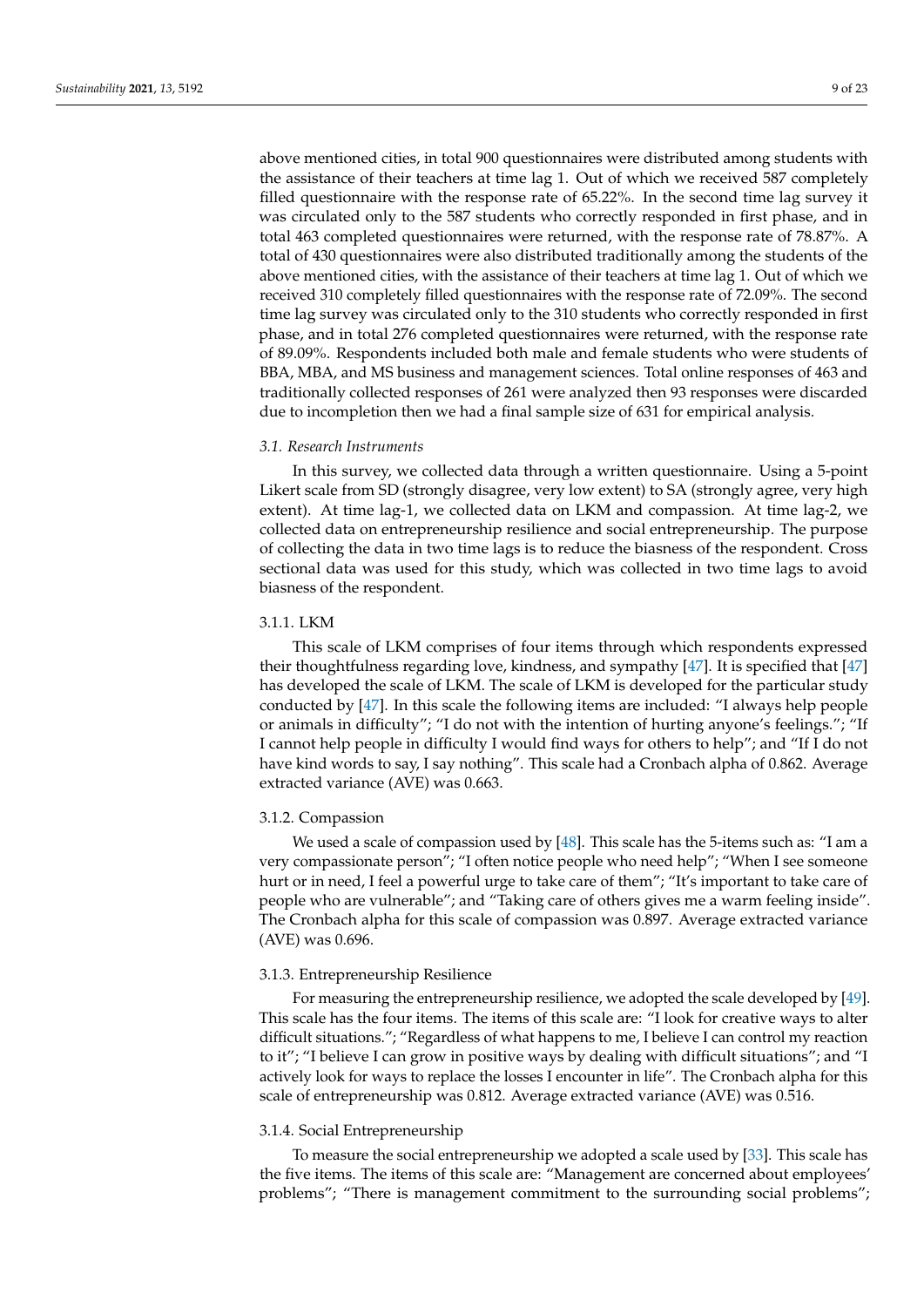"When evaluating the different methodologies necessary to address a problem, their social benefits are taken into account"; "When defining the objectives of the company, not all have an economic component, some have a social character" and "The company seeks information on business projects that, at the same time, can have a social benefit". The Cronbach alpha for this scale of social entrepreneurship was 0.867. Average extracted variance (AVE) was 0.592.

## **4. Results and Findings**

## *4.1. Demographics of the Respondents*

Respondents include both male and female students who were students of BBA, MBA, and MS business and management sciences. The total online responses of 463 and traditionally collected responses of 261 were analyzed then 93 responses were discarded due to incompletion then we had a final sample size of 631 for empirical analysis as mentioned in Table [1](#page-9-0) and depicted in Figure [2](#page-9-1) Age of the respondents are shown in Table [2](#page-9-2) and depicted in Figure [3.](#page-10-0)

<span id="page-9-0"></span>**Table 1.** Gender of respondents.

| Gender | Frequency | Percent | <b>Cumulative Percent</b> |
|--------|-----------|---------|---------------------------|
| Male   | 415       | 65.8    | 65.8                      |
| Female | 216       | 34.2    | 100.0                     |
| Total  | 631       | 100.0   |                           |

<span id="page-9-1"></span>

**Figure 2.** Gender of respondents.

<span id="page-9-2"></span>**Table 2.** Age of respondents.

| Age       | Frequency | Percent | <b>Cumulative Percent</b> |
|-----------|-----------|---------|---------------------------|
| below 22  | 121       | 191     | 19.2                      |
| $22 - 24$ | 278       | 44.1    | 63.2                      |
| above 24  | 232       | 36.8    | 100.0                     |
| Total     | 631       | 100.0   |                           |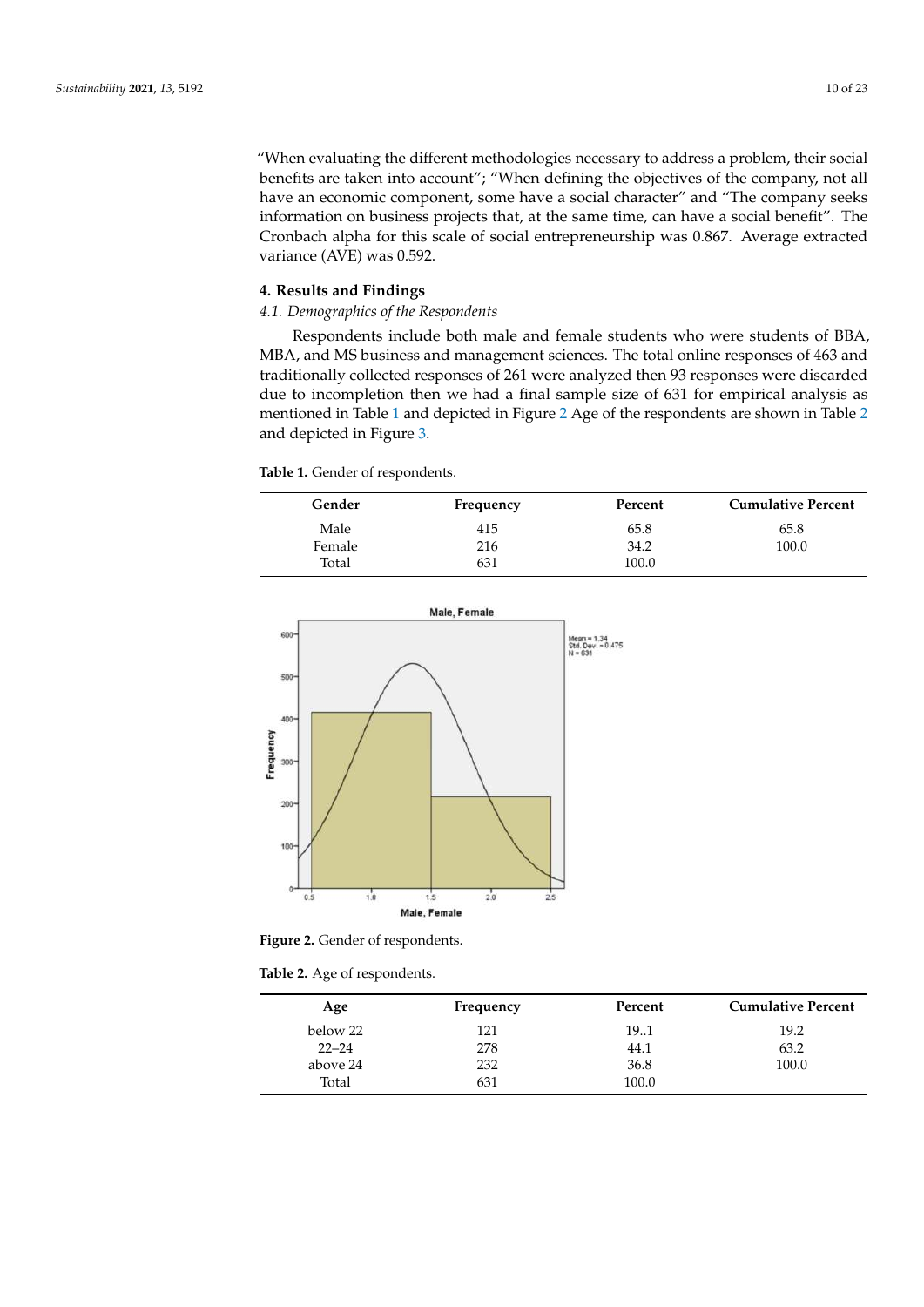<span id="page-10-0"></span>

**Figure 3.** Age of respondents.

## *4.2. Reliability Analysis*

Cronbach's alpha is the most widely used device to measure reliability. If the value of Cronbach's alphas is more than the 0.7 then it is acceptable and a value less than 0.7 will not be acceptable. All the variables of this study had a Cronbach's alpha more than 0.7, which means that data were reliable as shown in the Table [3.](#page-10-1)

<span id="page-10-1"></span>**Table 3.** Cronbach's alpha.

| Sr. No. | <b>Variables</b>            | Cronbach's Alpha |
|---------|-----------------------------|------------------|
|         | LKM                         | 0.862            |
|         | Compassion                  | 0.897            |
|         | Entrepreneurship Resilience | 0.812            |
|         | Social Entrepreneurship     | 0.867            |

## *4.3. Normality Analysis*

The values of skewness in the model of this study were all less than +1 and greater than -1, and the values were LKM =  $-0.772$ , compassion =  $-0.837$ , entrepreneurship resilience =  $-0.226$ , and social entrepreneurship =  $-0.118$ , which are given in the Table [4,](#page-10-2) which shows that the data were normally skewed. The values of kurtosis in the model of this study were all less than +1 and greater than -1, and the values were LKM =  $-0.201$ , compassion =  $-0.390$ , entrepreneurship resilience =  $-0.877$ , and social entrepreneurship =  $-0.873$ , which are given in the Table [4](#page-10-2) which shows that the data were normal.

<span id="page-10-2"></span>

| <b>Variables</b>  | <b>LKM</b> | Self-Compassion | Entrepreneurship<br><b>Resilience</b> | Social<br>Entrepreneurship |
|-------------------|------------|-----------------|---------------------------------------|----------------------------|
| <b>Skewness</b>   | $-0.772$   | $-0.837$        | $-0.226$                              | 0.181                      |
| S. Error Skewness | 0.097      | 0.097           | 0.097                                 | 0.097                      |
| Kurtosis          | $-0.201$   | $-0.390$        | $-0.877$                              | $-0.873$                   |
| S. Error Kurtosis | 0.194      | 0.194           | 0.194                                 | 0.194                      |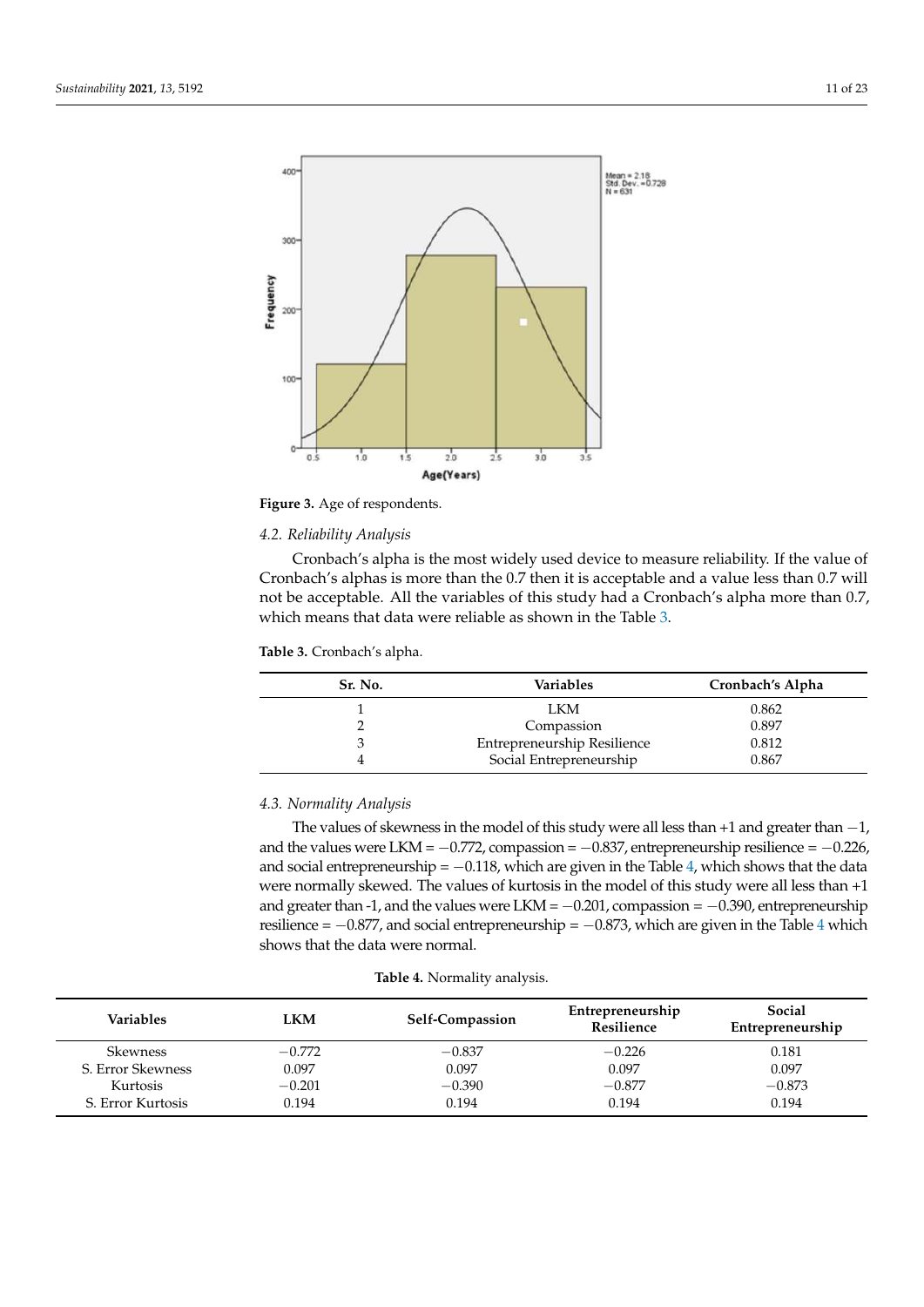#### *4.4. Descriptive Statistics*

The results of descriptive statistics for all variables have been given in Table [5.](#page-11-0) Since, we used the five points Likert scale in this study to collect data, if the mean value for any variable lies above 3 then it means that respondents perceived it as above average.

<span id="page-11-0"></span>

| Sr. | Construct                      | Mean   | <b>SD</b> | t-Value | Df  | Sig. (2-Tailed) |
|-----|--------------------------------|--------|-----------|---------|-----|-----------------|
|     | Loving-Kindness<br>Meditation  | 3.7183 | 0.99900   | 93.496  | 630 | 0.000           |
| ◠   | Compassion                     | 3.5284 | 1.11580   | 79.433  | 630 | 0.000           |
| 3   | Entrepreneurship<br>Resilience | 3.5685 | 0.91848   | 97.597  | 630 | 0.000           |
| 4   | Social Entrepreneurship        | 3.2041 | 0.97018   | 82.960  | 630 | 0.000           |

| Table 5. Descriptive statistics. |
|----------------------------------|
|----------------------------------|

The mean value for all variables is given in Table [5](#page-11-0) and we can see that the mean value of LKM, compassion, entrepreneurship resilience, and social entrepreneurship was more than 3 thus we could say that these variables were satisfactory. As per Table [5](#page-11-0) given below, the mean was more than 3, which depicts that third option regarding the question that was selected by the respondents in our 5-point Likert scale.

#### *4.5. Confirmatory Factor Analysis (CFA)*

### 4.5.1. Model Fitness Summary for CFA

The multiple categories of indices are usually used for measuring the goodness fit of model and their resulted values along with their accepted criterion values are given in the table. Ref. [\[50\]](#page-22-21) recommended the use of absolute fit indices such as root mean square error of approximation (RMSEA), CMIN/df, normed fit index (NFI), comparative fit index (CFI), Tucker Lewis index (TLI), goodness fit index (GFI), adjusted goodness fit index (AGFI), and informed fit index (IFI) for determining the fitness of the model. As we can see in Table [6](#page-11-1) all measured values now showed consistent results as per with the recommended values or criterion [\[50\]](#page-22-21). The results depict that the RMSEA value was 0.055 (acceptable value <0.08), CMIN/df value was 2.884 (acceptable value <5.00), NFI value was 0.957 (acceptable value >0.90), CFI value was 0.971 (acceptable value >0.90), TLI value was 0.957 (acceptable value >0.90), GFI value was 0.953 (acceptable value >0.90), AGFI value was 0.921 (acceptable value >0.90), and IFI value was 0.972 (acceptable value >0.90), and we could conclude that our measurement model were acceptable. All the values given in the Table [6](#page-11-1) were in the normal acceptable range as the threshold values are given beside it. We say that the model was fit for this empirical analysis.

<span id="page-11-1"></span>

|  |  | Table 6. Model fitness analysis. |
|--|--|----------------------------------|
|  |  |                                  |

| Sr. No. | <b>Measures</b>                            | <b>Estimated Value</b> | Default Value |
|---------|--------------------------------------------|------------------------|---------------|
|         | Root Mean Square Error of<br>Approximation | 0.055                  | < 0.08        |
| 2       | CMIN/df                                    | 2.884                  | < 5.00        |
| 3       | Normed Fit Index                           | 0.957                  | >0.90         |
| 4       | Comparative Fit Index                      | 0.971                  | >0.90         |
| 5       | Tucker Lewis Index                         | 0.957                  | >0.90         |
| 6       | Goodness Fit Index                         | 0.953                  | >0.90         |
| 7       | Adjusted Goodness Fit Index                | 0.921                  | >0.90         |
| 8       | Informed Fit Index                         | 0.972                  | >0.90         |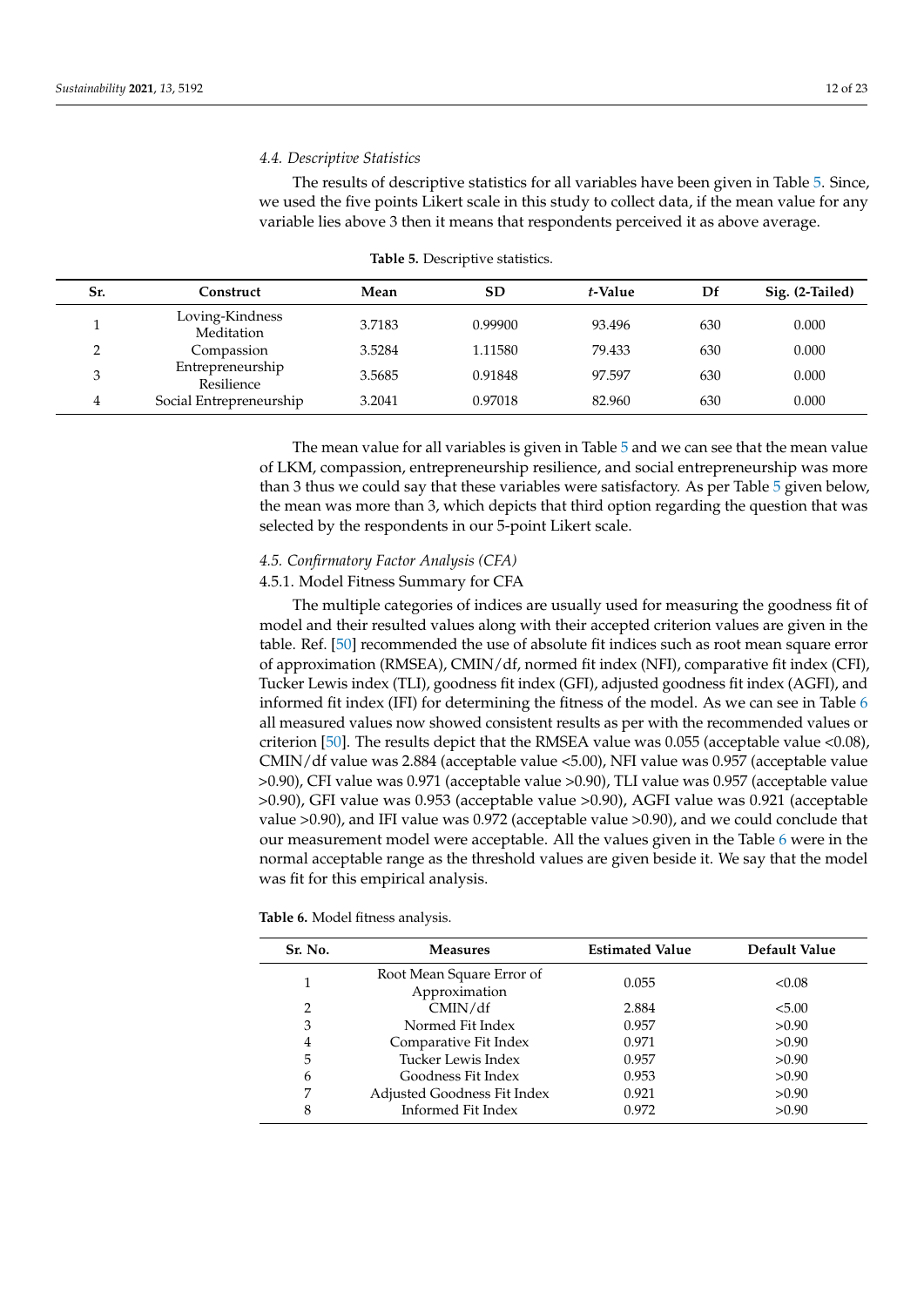## 4.5.2. Validity Convergent Validity

For testing the convergent validity of the instrument, the average variance extracted AVE and composite reliability was adopted and the results suggested that all indices values were above 0.5 showing good convergent validity for the instrument [\[50\]](#page-22-21). According to [\[50\]](#page-22-21), the AVE values should be greater than 0.5 to show good convergent validity. Tables [7](#page-12-0)-10 show that all the values were according to the standard criterion and showing good convergent validity for our model. Figure [4](#page-13-0) is the pictorial view of the measurement model.

<span id="page-12-0"></span>**Table 7.** Factor loadings and AVE value LKM.

| <b>LKM</b>       | <b>Factor Loading</b> | <b>AVE</b> |
|------------------|-----------------------|------------|
| LKM1             | 0.82                  | 0.663      |
| LKM <sub>2</sub> | 0.79                  |            |
| LKM3             | 0.81                  |            |
| LKM4             | 0.83                  |            |

**Table 8.** Factor loadings and AVE value SC.

| <b>SC</b>       | <b>Factor Loading</b> | <b>AVE</b> |
|-----------------|-----------------------|------------|
| SC <sub>1</sub> | 0.90                  | 0.696      |
| SC <sub>2</sub> | 0.83                  |            |
| SC <sub>3</sub> | 0.83                  |            |
| SC <sub>4</sub> | 0.74                  |            |
| SC <sub>5</sub> | 0.87                  |            |

**Table 9.** Factor loadings and AVE value ER.

| ER              | <b>Factor Loading</b> | <b>AVE</b> |
|-----------------|-----------------------|------------|
| ER1             | 0.79                  | 0.516      |
| ER <sub>2</sub> | 0.65                  |            |
| ER3             | 0.69                  |            |
| ER4             | 0.74                  |            |

<span id="page-12-1"></span>**Table 10.** Factor loadings and AVE value SE.

| <b>SE</b>       | <b>Factor Loading</b> | <b>AVE</b> |
|-----------------|-----------------------|------------|
| SE <sub>1</sub> | 0.75                  | 0.592      |
| SE <sub>2</sub> | 0.70                  |            |
| SE <sub>3</sub> | 0.69                  |            |
| SE4             | 0.82                  |            |
| SE <sub>5</sub> | 0.87                  |            |

## Discriminant Validity

Discriminant values suggested how much difference was between the factors to determine the variance in the constructs. It was taken from the square root of AVE. Results in Table [11](#page-13-1) also confirmed that the square root values of AVE were higher than all the correlations among constructs, thus confirming the convergent validity in our data. Table [11](#page-13-1) shows that values measured and results suggested that all values were satisfactory, thus ensuring the discriminant validity of our instrument. The values of AVE under root or diagonal values were more than any correlation exists vertically or horizontally among the variables.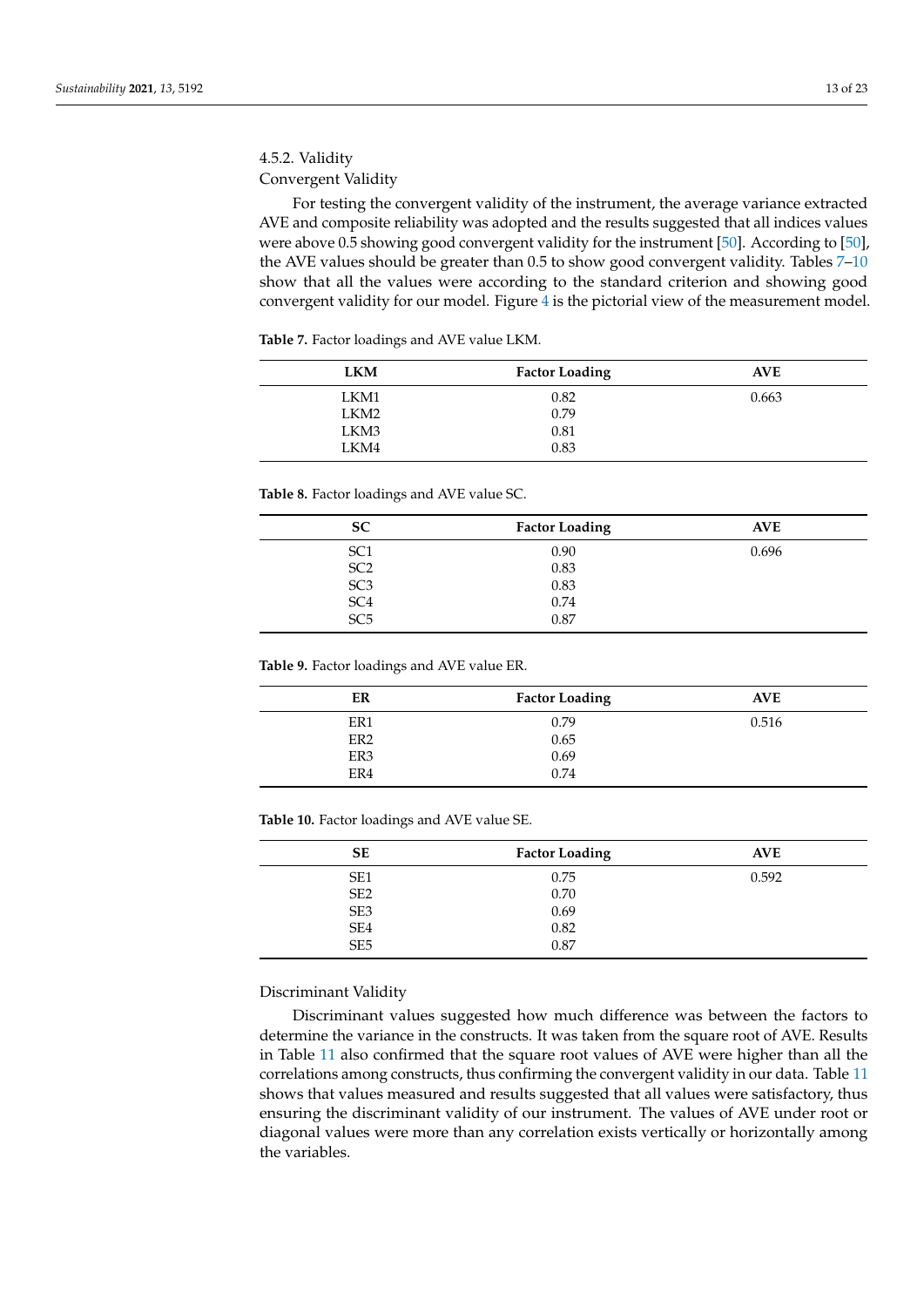<span id="page-13-0"></span>

**Figure 4.** Measurement model.

<span id="page-13-1"></span>

| Table 11. Scale correlation $\sqrt{\text{AVE}}$ . |  |
|---------------------------------------------------|--|

| Variable  | ER    | LKM   | SЕ    | SС    |
|-----------|-------|-------|-------|-------|
| ER        | 0.718 |       |       |       |
| LKM       | 0.559 | 0.814 |       |       |
| <b>SE</b> | 0.568 | 0.534 | 0.769 |       |
| <b>SC</b> | 0.505 | 0.787 | 0.635 | 0.834 |

## *4.6. Inter Items Correlation Matrix*

All the measures that were used in this study exhibited adequate reliability mentioned in the methodology and analysis part of the paper. Table [12](#page-14-0) depicts that LKM shows a positive correlation with compassion (0.747 \*\*), which was significant and had a strong correlation, this table also shows that compassion shows a positive correlation with social entrepreneurship  $(0.585**)$ , which was significant and had a moderate relationship, this table also show that LKM had a positive correlation with social entrepreneurship (0.487 \*\*) that was significant but with a moderate relationship, this table also shows a positive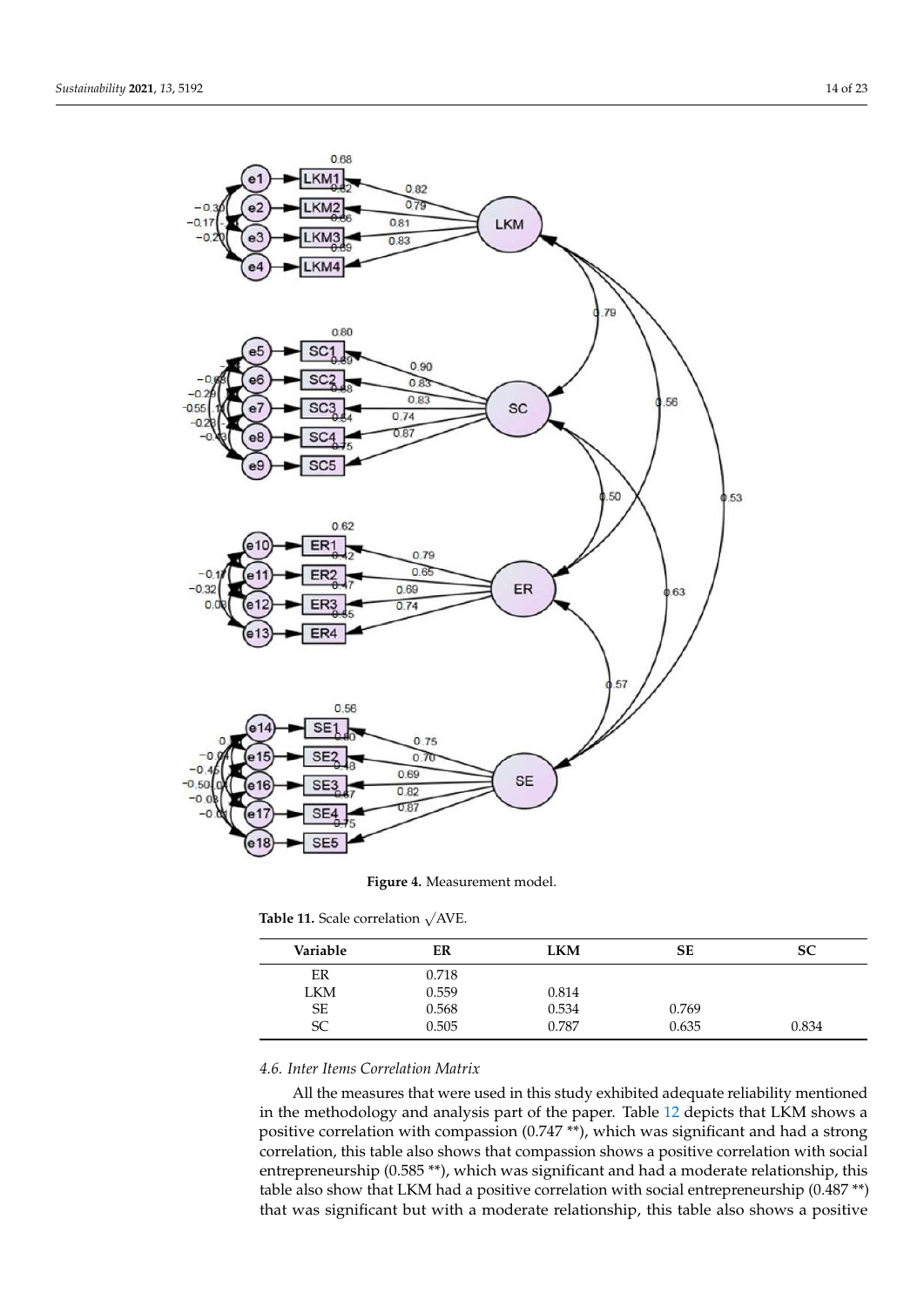correlation of LKM with entrepreneurship resilience (0.492 \*\*) that was significant but with a moderate relationship, this table also shows a positive correlation of compassion with entrepreneurship resilience (0.438 \*\*) that was significant but with a moderate relationship, and also shows that resilience had a positive correlation with social entrepreneurship (0.501 \*\*) that was significant but with a moderate relationship.

<span id="page-14-0"></span>

|                                | <b>LKM</b> | Compassion | Entrepreneurship<br>Resilience | Social<br>Entrepreneurship |
|--------------------------------|------------|------------|--------------------------------|----------------------------|
| LKM                            |            |            |                                |                            |
| Compassion                     | 0.747      |            |                                |                            |
| Entrepreneurship<br>Resilience | 0.492      | 0.438      |                                |                            |
| Social entrepreneurship        | 0.487      | 0.585      | 0.504                          |                            |

| <b>Table 12.</b> Inter items correlation matrix. |
|--------------------------------------------------|
|                                                  |

## *4.7. Testing of the Hypothesis*

When further analysis was conducted that depicted that LKM had a significant positive relationship with compassion ( $β = 0.834; p < 0.001$ ), hypothesis 1 of a direct positive relationship between LKM and compassion was supported, and on the other side compassion showed a significant positive relationship with the social entrepreneurship intentions  $(β = 0.425; p < 001)$ , so hypothesis 2 of a direct positive relationship between compassion and social entrepreneurship was also supported. It also was depicted in Table [13](#page-14-1) that LKM had an insignificant positive relationship with the social entrepreneurship ( $\beta = 0.033$ ; *p* > 0.01), so hypothesis 3 of a direct positive relationship between LKM and social entrepreneurship intentions were not supported. First two direct relationship hypotheses of the model of this study were accepted but the third hypothesis of the direct relationship was rejected.

| Table 13. Mediation and moderated mediation analysis. |  |
|-------------------------------------------------------|--|
|-------------------------------------------------------|--|

<span id="page-14-1"></span>

| Social Entrepreneurship                                                                   |        |           |             |             |       |       |
|-------------------------------------------------------------------------------------------|--------|-----------|-------------|-------------|-------|-------|
|                                                                                           | B      | <b>SE</b> | <b>LLCI</b> | <b>ULCI</b> | P     | $R^2$ |
| Direct Effects                                                                            |        |           |             |             |       |       |
| <b>LKM</b>                                                                                | 0.834  | 0.032     | 0.772       | 0.897       | 0.000 | 0.558 |
| Compassion                                                                                | 0.425  | 0.042     | 0.341       | 0.508       | 0.000 |       |
| <b>Entrepreneurial Resilience</b>                                                         | 0.282  | 0.036     | 0.211       | 0.353       | 0.000 | 0.429 |
| <b>Entrepreneurial Resilience</b><br>*Compassion (Interaction)<br><b>Indirect Effects</b> | 0.112  | 0.030     | 0.053       | 0.172       | 0.000 |       |
| $LKM \rightarrow SE$ (direct effect)                                                      | 0.033  | 0.050     | $-0.066$    | 0.132       | 0.512 |       |
| $LKM \rightarrow SC \rightarrow SE$                                                       | 0.3641 | 0.0383    | 0.2901      | 0.4403      | 0.000 |       |
| Conditional Indirect Effects                                                              |        |           |             |             |       |       |
| $-1$ SD                                                                                   | 0.268  | 0.039     | 0.193       | 0.345       |       |       |
| Mean                                                                                      | 0.354  | 0.036     | 0.283       | 0.426       |       |       |
| $+1$ SD                                                                                   | 0.440  | 0.047     | 0.350       | 0.535       |       |       |

#### *4.8. Mediation Analysis*

For the purpose of testing hypothesis 6 of the study, the mediation effect of compassion between LKM and social entrepreneurship, we employed the "two-step approach as suggested by Preacher, Rucker, and Hayes (2007)". Through this two-step approach first of all we tested the significant relationship between the independent variable and mediating variable (IV  $\rightarrow$  Med), then we tested the significant relationship between the mediating variable and dependent variable (Med  $\rightarrow$  DV). Both these relationships were narrated in our hypothesis 1 and 2 and both these hypotheses were accepted in the previous part of the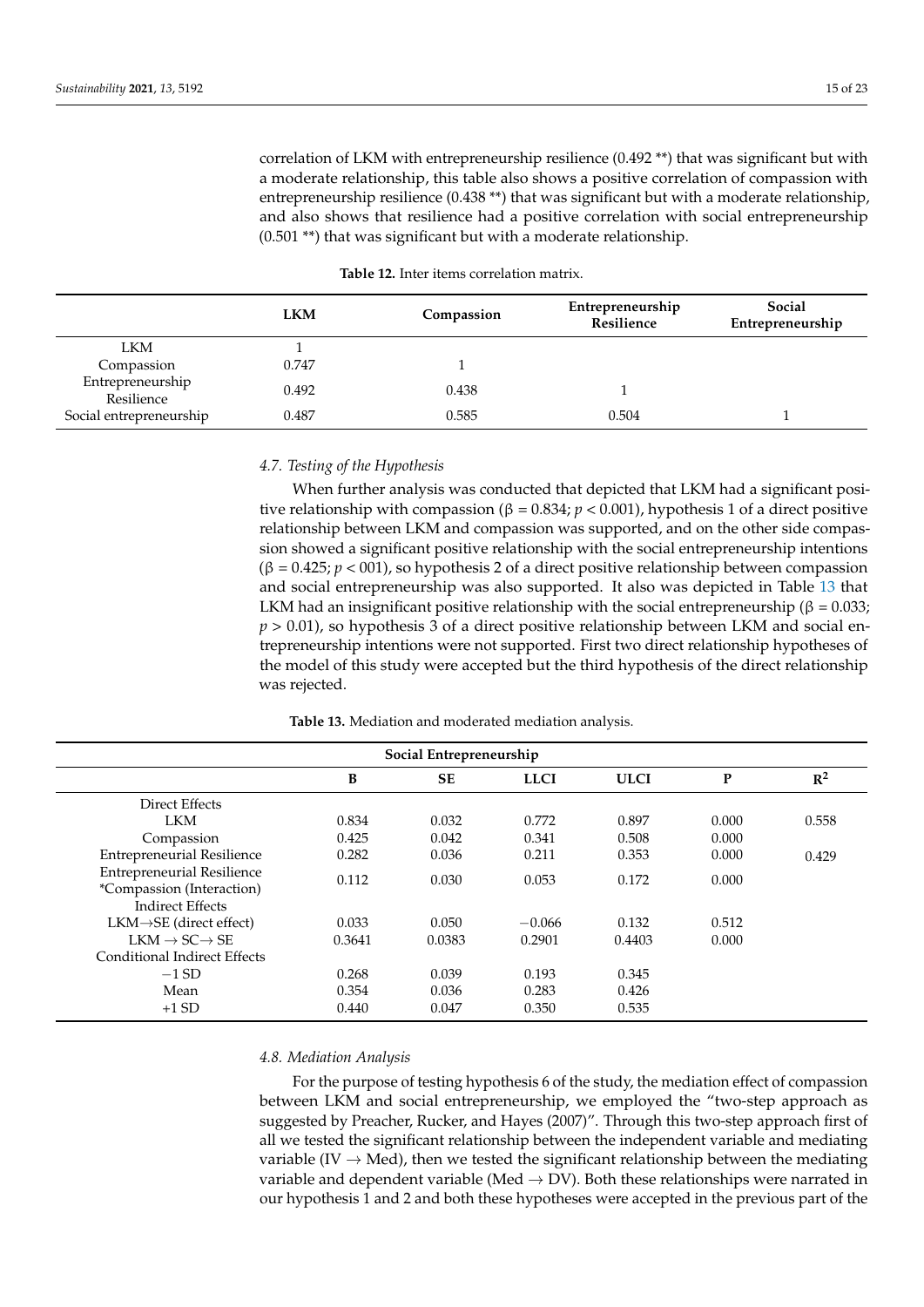analysis. Now we went further for testing the mediation role of compassion between the direct relationship of LKM and social entrepreneurship intentions. The results are depicted in Table [13](#page-14-1) showing that the direct relationship between LKM had an insignificant positive relationship with social entrepreneurship ( $β = 0.033; p > 0.01$ ) and an indirect relationship between LKM and social entrepreneurship via compassion (β = 0.3641; *p* > 0.01) was significant, so we accepted hypothesis 6 of the mediating role of compassion between the relationship between LMK and social entrepreneurship. With the rejection of hypothesis 3 of the direct relationship of LKM with social entrepreneurship and this relationship becoming significant for these two variables via mediation of compassion, showing the full mediation. Consequently, we accepted hypothesis 6.

#### **Hypothesis 6.** *Compassion mediates the relationship between LKM and Social entrepreneurship.*

#### *4.9. Moderated Mediation Analysis*

In this section of the moderated mediation analysis, firstly we tested the moderating role of entrepreneurship resilience on the direct relationship between compassion and social entrepreneurship, as suggested in hypothesis 4. The outcomes of the moderation analysis depicted in Table [13](#page-14-1) displays that the interaction term (compassion  $\times$  entrepreneurship resilience) had a significant impact on social entrepreneurship intentions (β =  $0.112$ ; *p* < 0.01). To establish the direction of the supported significant interaction effect of compassion and entrepreneurship resilience, we scrutinized the interaction impact (compassion and entrepreneurship resilience) in the graph (see Figure [1\)](#page-7-0). This graph disclosed that the positive association between compassion and social entrepreneurship was stronger when relative entrepreneurship resilience was at a high level and the positive association between compassion and social entrepreneurship was weaker when relative entrepreneurship resilience was at a low level. Therefore, hypothesis 4 of our model was supported and duly accepted.

After testing and accepting the moderating role of entrepreneurship resilience on the direct relationship between compassion and social entrepreneurship, as was hypothesized in hypothesis 4, we continued to test for hypothesis 5 for the conditional indirect impact of LKM on social entrepreneurship intentions via compassion. As in compliance of the studies reported by [\[44\]](#page-22-15) and [\[51\]](#page-22-22).We also used "PROCESS macro for SPSS (Hayes, 2012) to test moderated mediation", employing this model through which moderator affects the subsequent stage of the (Med  $\rightarrow$  DV) mediation relationship (DV  $\rightarrow$  Med  $\rightarrow$  DV). The bootstrapping result as shown in Table [11](#page-13-1) recognized three designated levels of comparative entrepreneurship resilience for instance (−1 SD, mean SD, and +1 SD). These bootstrapping results support that the conditional indirect effect of LKM with social entrepreneurship intentions via compassion increases with the high level of entrepreneurship resilience and this indirect effect of LKM with social entrepreneurship intentions via compassion decreases with the low level of entrepreneurship resilience. These empirical results in a more specific form reflect that the positive indirect effect of LKM on social entrepreneurship intentions via compassion increased significantly with the increasing level of entrepreneurship resilience such as, at  $-1$  SD ( $\beta$  = 0.12, LL = 0.193, and UL = 0.345), at mean ( $\beta$  = 0.354, LL = 0.283, and UL = 0.426), and at +1 SD (β = 0.440, LL = 0.350, and UL = 0.535) as shown in the Table [13.](#page-14-1) On the basis of the above mentioned results, hypothesis 5 was fully supported and accepted, i.e., the moderated mediated effect of LKM on social entrepreneurship intentions, via compassion.

Entrepreneurship resilience strengthened the positive relationship between compassion and social entrepreneurship. We explored the moderating effect in a graph in Figure [5,](#page-16-0) which exposed that there was a positive relationship between entrepreneurship resilience and social entrepreneurship and this positive relationship between entrepreneurship resilience and social entrepreneurship was stronger when relative coworker support was at a higher level than when it was at a lower level. Thus, hypothesis 6 was well supported.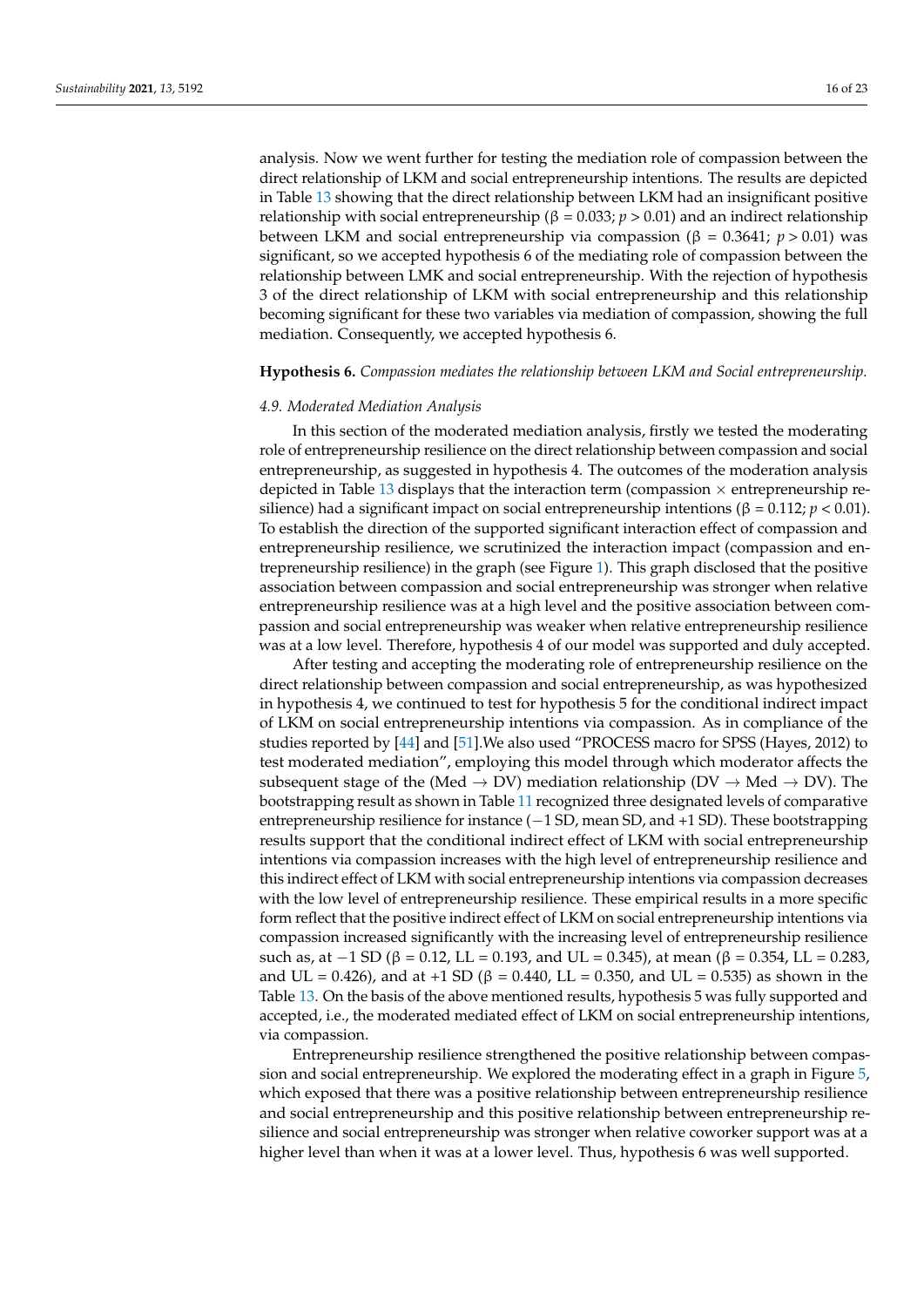<span id="page-16-0"></span>

**Figure 5.** Interaction moderation.

## **5. Discussion and Conclusions**

LKM remains as a measure of collective meditation practices originating from Islamic tradition and teaching. Compassion is central in Islam. Compassion is extremely more dominant in Islam after believing in one Allah and the Last Prophet Hazrat Muhammad (PBUH). In reality, compassion signifies the true essence of Islam and compassion is very significant in Islamic instructions than something else after believing the unity of God (Towhead) and Risalah (Messengership of Muhammad PBUH). There are definite words in the Holy Quran that stand as significantly focused, four of which are very often repeated, i.e., rahmah (compassion), adl (justice), ihsan (benevolence), and hikmah (wisdom).

The result of this study highlights that LKM motivated persons toward social entrepreneurship with the help of their compassion thoughtfulness, and this motivation will be at a high level if such a person also has the trait of entrepreneurship resilience. The first hypothesis of this study was accepted, which claimed that LKM has a direct positive relationship with compassion, which is consistent with the studies of [\[11\]](#page-21-10). It was also highlighted in the results that there was a direct positive significant relationship between LKM and compassion and the model fit also proved that tested compassion was a mediator between LKM and social entrepreneurship. This process of LKM towards compassion is just to satisfy some social and economic needs of self, others, and society. In doing this, compassion functioned as the original motivational instrument, with the help of LKM being decoded into social entrepreneurship intentions. The second hypothesis of the study claimed that compassion is a direct positive relation with the social entrepreneurship, which is also consistent with the findings of the studies of [\[11\]](#page-21-10). One notable thing in the results of study is that the direct positive impact of LKM on social entrepreneurship (0.033) was insignificant and the indirect relationship of LKM with social entrepreneurship via compassion (0.3641) was significant and positive, it means that compassion was fully mediated in the model of our study. This shows that LKM did not directly control social entrepreneurship intentions, besides LKM indirectly controlled compassion to social entrepreneurship intentions. These above mentioned studies that show a significant relationship between LKM and social entrepreneurship are in the context of other countries but our study shows an insignificant relationship between LKM and social entrepreneurship that is conducted with culture included. Data were gathered from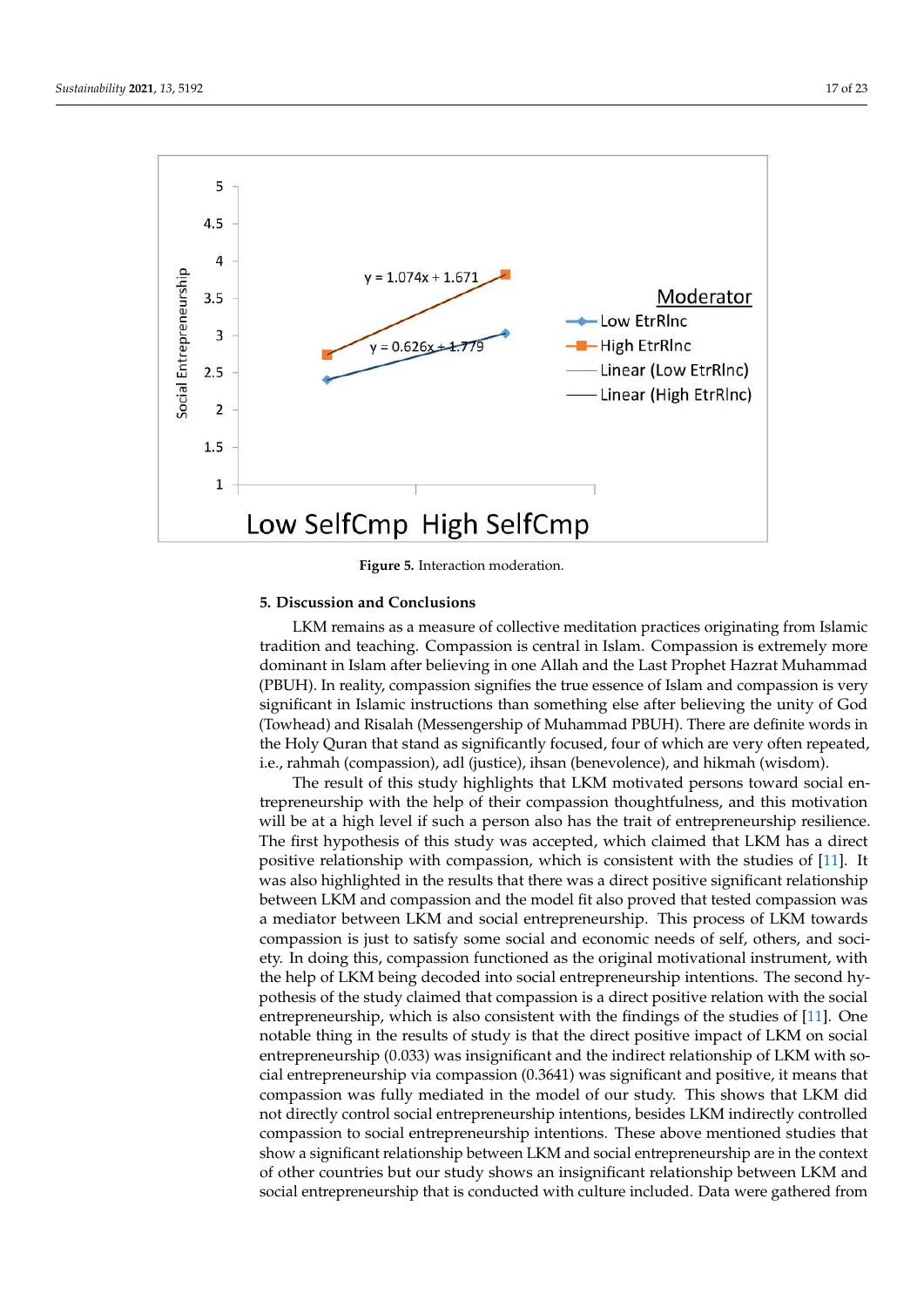the students where the context, culture, and background of the students were entirely different from the other countries. This relationship was not significant because students even having the emotions of LKM had no intentions for social entrepreneurship because they had their own personal problems, most of the students had their family and financial problems due to which they were bound to do a job to earn money instead of solving the social problems of society and having social entrepreneurship. Based on the contextual differences, poverty problems, unemployment, and highly expensive higher education the students tend to have jobs instead of having social entrepreneurship, which is why there was no significant relationship found between LKM and social entrepreneurship. Lastly the results of this study supported that entrepreneurship resilience mechanics were stronger than the mediation effect of compassion on the relationship between LKM and social entrepreneurship. The results of this study were very much consistent with the findings of several studies like [\[10](#page-21-9)[,52\]](#page-22-23), which acknowledged that the resilience ability of a person worked as a significant factor related with frequent entrepreneurship results, like entrepreneurial manners, intents, and interests, moreover resilience is a personal ability to handle the failure situations of an entrepreneurship. Moderation of resilience is significant in this study. This study proved that the entrepreneurship resilience was stronger the relationship between the compassion and social entrepreneurship and between the indirect relationship of LKM and social entrepreneurship via compassion.

The model of this study was also supported by the "ethics of care" theory. Care ethics is defined as "a species of activity that includes everything we do to maintain, contain, and repair our 'world' so that we can live in it as well as possible" [\[43\]](#page-22-14). On the notion of this theory, our model also expressed that only those persons having LKM and compassionate feelings, which are purely based on ethics of care, can be turned towards social entrepreneurship, in contrast persons who do not have the ethics of care in them cannot be motivated towards social entrepreneurship. Social entrepreneurship means the entrepreneurial process with the objective of satisfying some social mission, so it is proposed that social entrepreneurs execute the social entrepreneurship on the grounds of care for other, because they realize the responsibility of taking care of others and giving them due care [\[3\]](#page-21-2). On these grounds, it may be stated that care ethics pursue persons toward social entrepreneurship.

#### *5.1. Implication*

#### 5.1.1. Practical Implications

The findings of this study with a practical perspective suggest that the persons who have the emotions of LKM and compassion can satisfy their emotions by way of formation of social entrepreneurship. The persons in a particular community that have the emotions of LKM and compassion, also have a thrill of solving the economic and social problems of others that can satisfy and fulfil their desire by commencing social entrepreneurship; through this social entrepreneurship undertaking they can solve particular social and economic issues of their society and satisfy their emotions. As there is already a major problem of unemployment that exists, to address this problem the model of this study suggests for students of business and management sciences that have the emotions of LKM and compassion could start at their societal places social entrepreneurship, so it provides them an opportunity to do their own undertakings, i.e., social entrepreneurship, and they can solve the financial and social problems of others.

For the purpose of entrepreneurial education and training, this model of LKM delivers practical suggestions. This study model could contribute practically in the field of entrepreneurial education, the students/persons who are prosocial and have positive emotions, entrepreneurial resilience, government support, and entrepreneurship education and training make it feasible with regard to social entrepreneurship. While in the entrepreneurship education and training process students may be familiarized with the obstacles or challenges they may have to face [\[23\]](#page-21-22) in order to create the traits of resilience in themselves to meet the unexpected or failure result in social entrepreneurship.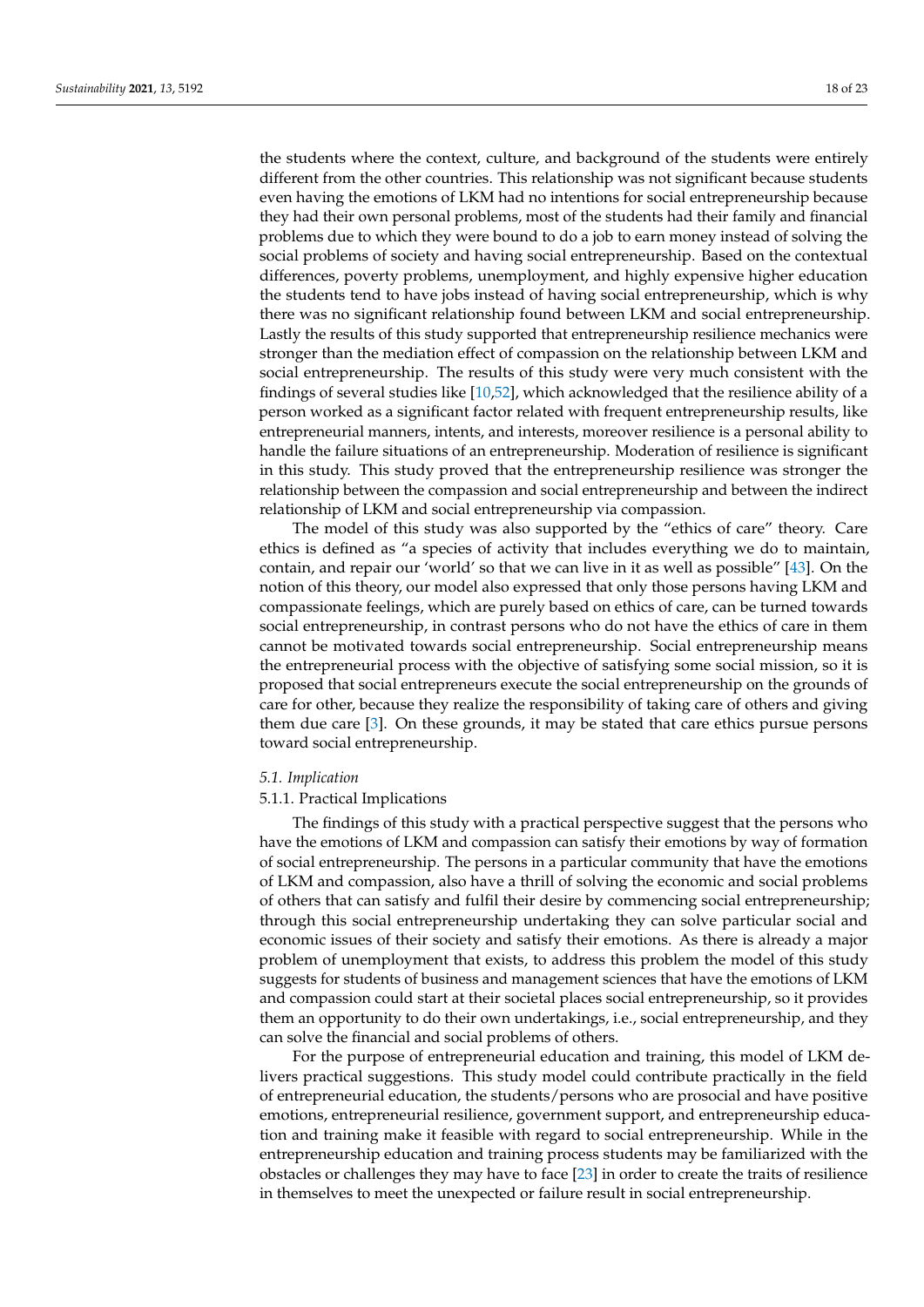Another implication and practical contribution of this study was the key role of resilience towards social entrepreneurship. Social entrepreneurship is not such an easy task, especially since it is a difficult task to bring all the participants on one page regarding decisions, issues, disharmony, disputes, and stress. So, it is humbly suggested for higher educational institutes especially for business and management sciences to add in their academic schemes the resilience trait and the role of resilience in undertaking especially in entrepreneurship, so that the resilience trait may be strengthened or developed in the students of business and management sciences.

This study also had some public policy and community implementations as shown in the Figure [6.](#page-18-0) For public policy it is suggested by this study that some incentives, reliefs, and tax exemptions may be formulated in such a type of undertakings that comes under the jurisdictions of social entrepreneurship in order to enhance motivation among communities towards social entrepreneurships, so that communities may solve their economic, financial, and social problems on their own rather than looking for government or other employers for employment opportunities. Unemployment is one of the biggest and most serious problems, this unemployment problem can be addressed through public policy regarding undertakings of social entrepreneurships giving some incentives, reliefs, and tax exemptions, so that the communities can take initiatives to avail the incentives and reliefs to overcome their economic and social problems and employ themselves on their own.

<span id="page-18-0"></span>

**Figure 6.** Practical implication.

#### 5.1.2. Theoretical Implication

The model of this study advanced a vital contribution in the literature of LKM, compassion, entrepreneurship resilience, and social entrepreneurship. Social entrepreneurship comes from compassion [\[4\]](#page-21-3), but it has not been discussed that compassion is directed by LKM, so our study contributed to the literature that LKM acts as a driver of compassion, which identified the intentions towards social entrepreneurship.

The findings of this study also open opportunities for research scholars to contribute their research in the way how prosocial persons can satisfy their emotions while keeping their financial and social concerns. This study develops the understanding in how some antecedents and prosocial behavior of persons like LKM, compassion, and resilience play a vital role for enhancing the social entrepreneurship intentions, this understanding will open new horizons for researchers in the field of social entrepreneurship.

While deep insights about LKM and compassion for social entrepreneurship decisions as a foundation of effective behavior, this effective behavior was extended in this study by adding a moderating role of entrepreneurship resilience as a further variable in order to examine the impact of LKM and compassion on social entrepreneurship with the conditional effect of entrepreneurship resilience. Already there is several research that has been done on the entrepreneurship and compassion relationship but no study has been conducted to understand the entrepreneurs' compassion as a facilitator or as a mediator towards the relationship between LKM and social entrepreneurship so this understanding was developed through this study, this is also a great contribution in the theoretical perspective.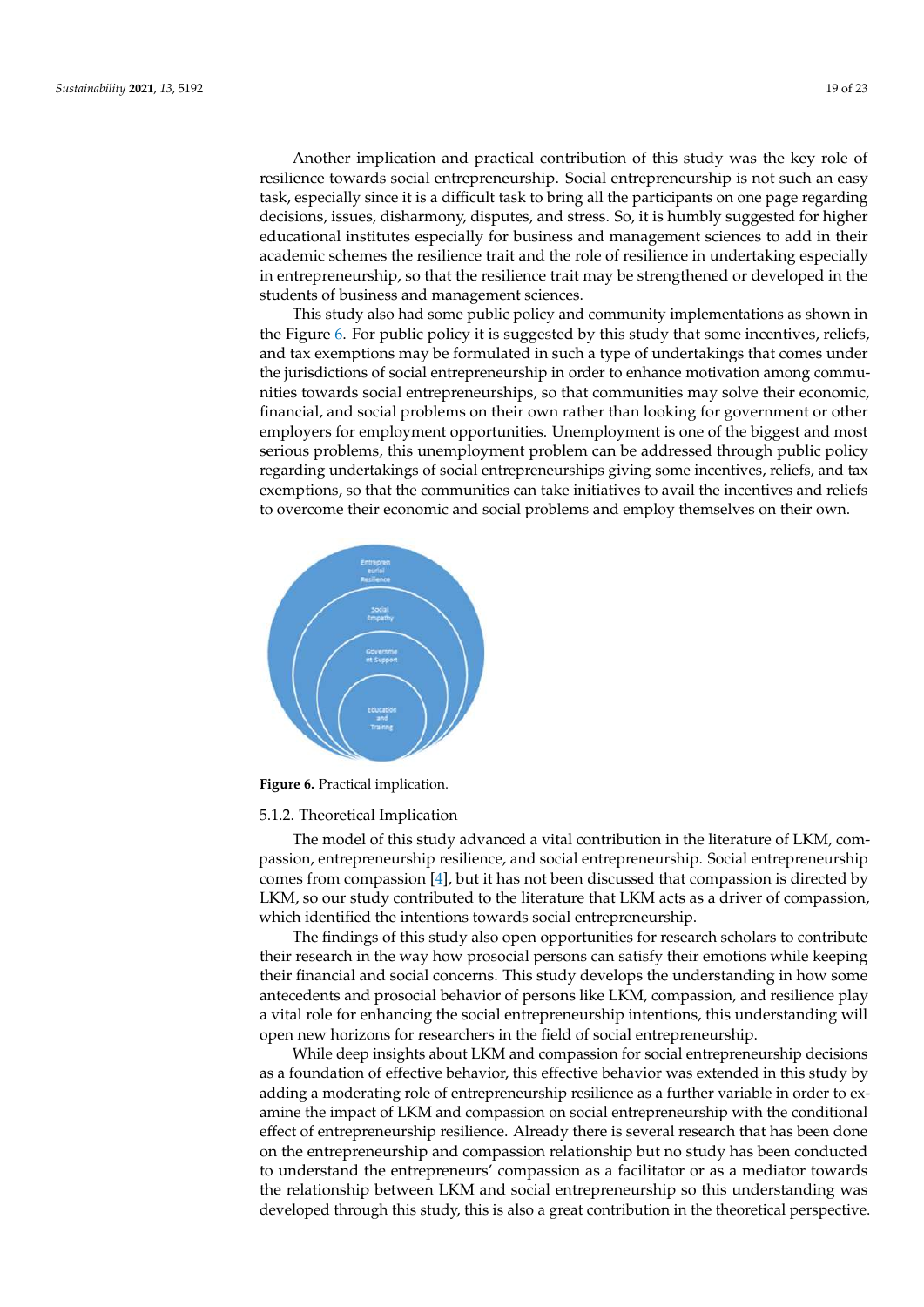Through this study the compassion mediation towards social entrepreneurship was highlighted, which provides a new insight for the academia of entrepreneurship. Ignoring the interests and area of research, the relationship between LKM and compassion is also highly valuable for scholars and for research in the field of social entrepreneurship. LKM and compassion are the psychological emotions that can be satisfied through the completion of social entrepreneurship ventures, these psychological emotions can be a great scenario for researchers of entrepreneurship.

According to the findings of this study, the model indicates clearly that in social entrepreneurship intentions, resilience plays an essential role. Our findings reflect that the psychological personality trait of entrepreneurial resilience considered in this model led to enhancement in both social entrepreneurship intentions and motivation towards doing it to satisfy his/her emotions, i.e., LKM and compassion. The most important thing in our model was resilience, especially the personality trait of a person who is able to cope with difficulties and able to find some creative solution in the case of problems/difficulties/failures. So, resilience in this model as a moderator in the direct relationship between compassion and social entrepreneurship and in the indirect relationship between LKM and social entrepreneurship via compassion had a vital contribution to the literature of social entrepreneurship and more importantly in the literature of resilience.

So, the two variables of this study, LKM and compassion, are based on the essence of the theory of "ethics of care". This is a novel study of social entrepreneurship intentions, in which those feelings/emotions were proved to be the drivers of social entrepreneurship intentions, these feelings are based on the ethics of care theory, which is a novel and vital contribution to the literature of social entrepreneurship.

## *5.2. Limitations and Future Directions*

This study has so many practical implications and theoretical contributions but it is not free from limitations. The first limitation is with respect to samples, this study selected students of business and management studies and the students may not be well aware of actual and practical situations regarding emotions, resilience, and social entrepreneurship. Instead of students the samples that may be selected should be entrepreneurs, which may produce better actual results regarding social entrepreneurship.

This study was conducted and manipulated with some serious economic and social problems like unemployment, poverty, economic conditions, necessity items crises, etc. A bitter reality, if not discussed here then it may be an injustice, is that majority of the students belong to poor families that can hardly afford their academic expenses with the hope that after completing their education they will get a good employment opportunity and will provide financial assistance to their families, and so student and their families cannot have financial resources to invest in social entrepreneurship. So, in this scenario, the students although they have the LKM, compassionate emotions, and resilience traits, they cannot have social entrepreneurship intentions due to the financial resources/capital constraints. So, this is a big and serious limitation that lies with this study. Due to the existence of such problems, it is suggested for future research that future studies be conducted with the context of any other country that might not have such a problem.

Another limitation of the study is that we measured the LKM, compassion, and resilience about the respondent's self while social entrepreneurship is a process of working with other people in society, so one individual who is interested in social entrepreneurship has to include other people in society so there is also a need to know the emotions and traits of other people who are included in the formation of social entrepreneurship. It is suggested for future researchers that data may be collected to form a group of persons who are interested in social entrepreneurship rather than individuals. For support of the theoretical framework, we applied the theory "ethics of care", this theory fully supported our model. However, for the future researchers, it is recommended that they use any other theory relating to human resources especially relating with entrepreneurship that can be used for the support of the model based on social entrepreneurship.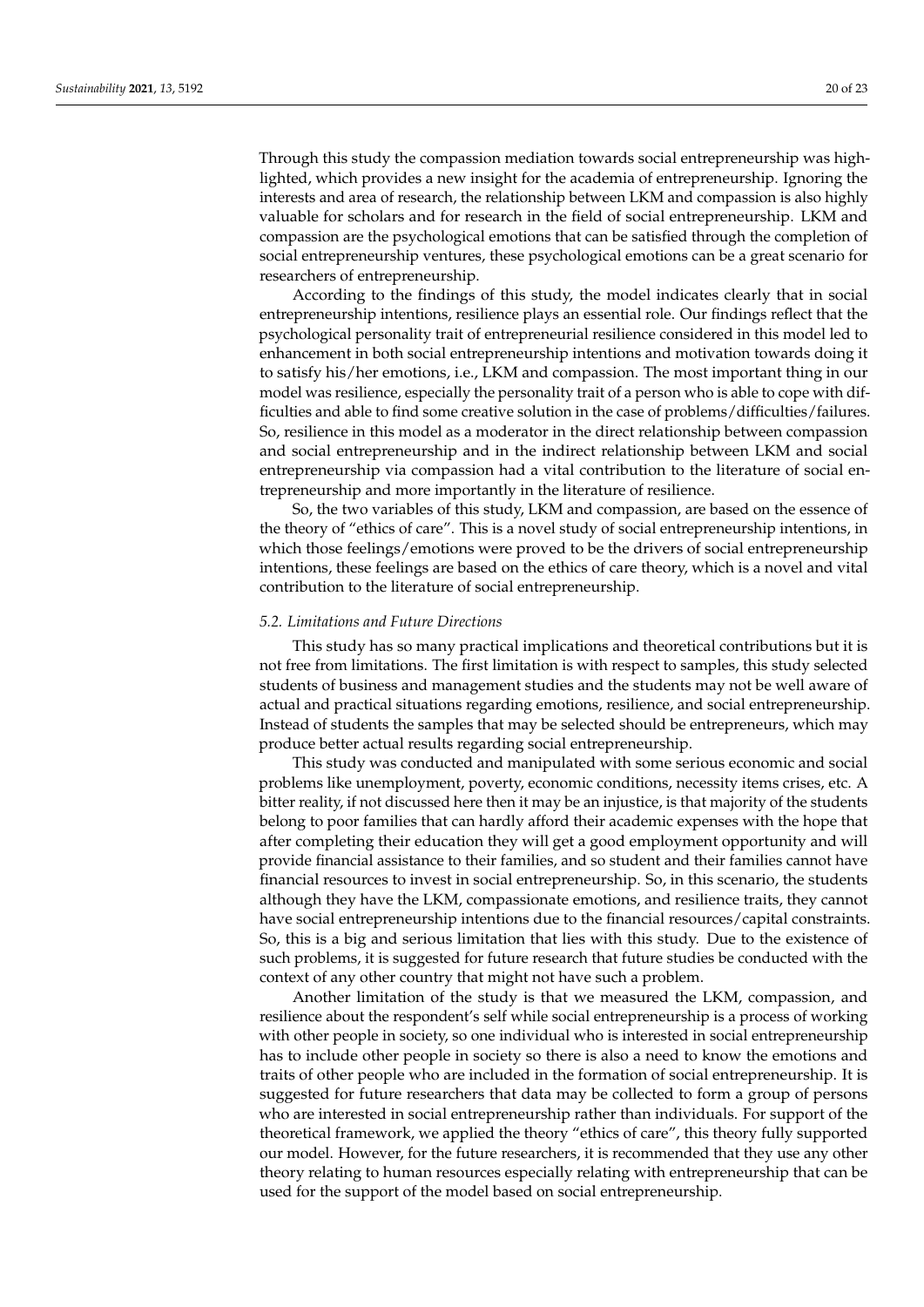The next limitation of this study is that all the variables for which data was collected were of a positive nature of personality emotions and traits through which the respondents may be biased while responding to the questionnaire, i.e., LKM, compassion, resilience, and social entrepreneurship, all four of these variables are of a positive nature for which there may be chances of biased responses. To overcome this limitation, we suggest for future research of social entrepreneurship to include in their studies any one of the variables that are negative in nature like anger, risk avoider, indecisive, insincere, abusive, etc., so that biasness of the respondent may be avoided for accurate and generalized results.

## *5.3. Conclusions*

In this study we specifically deliberated some personality traits that boost the intentions towards social entrepreneurships. These personality traits were LKM, compassion, and entrepreneurship resilience, these personality traits interacted with each other in this study to enhance social entrepreneurship intentions. It was proven in this study that LKM motivated the persons towards social entrepreneurship with the help of their compassion quality, and this motivation will be at a high level if such a person also has the trait of entrepreneurship resilience. The most important thing in this study is resilience, especially the personality trait of a persons who is able to cope with difficulties and able to find some creative solution in the case of problems/difficulties/failures of social entrepreneurship. On the notion of "ethics of care" theory, our study also expressed that only those persons having LKM and a compassionate feeling, which are purely based on ethics of care, could be turned towards social entrepreneurship. The persons in a particular community that have the emotions of LKM and compassion, also have a thrill of solving the economic and social problems of others, which can satisfy and fulfil their desire by commencing social entrepreneurship; through this social entrepreneurship undertaking they can solve particular social and economic issues of their society and satisfy their emotions. This study specifically addressed one of the biggest problem, the unemployment problem, for the government, it is suggested by this study that some incentives, reliefs, and tax exemptions may be formulated in such type of undertakings that comes under the jurisdictions of social entrepreneurship in order to enhance motivation among the communities towards social entrepreneurships, so that communities may solve their economic, financial, and social problems on their own rather than looking for government or other employers for employment opportunities. However, one grave problem remains, majority of the students belong to poor families, which hardly afford their academic expenses just on the hope that after completing their education, they will get a good job and they will provide financial assistance to their families, and the student and their families do not have such financial resources to invest in social entrepreneurship. So, in this scenario, although the students have the LKM, compassionate emotions, and resilience traits, they cannot have social entrepreneurship intentions due to financial resources/capital constraints.

**Author Contributions:** Conceptualization, H.A.S. and S.Z.; methodology, W.M.A.-R.; software, S.Z.; validation, A.S.A.-A. and A.R.A. formal analysis, investigation, resources, A.S.A.-A. and A.R.A.; data curation, writing—original draft preparation, writing—review and editing, H.A.S.; W.M.A.-R. visualization, supervision, project administration, S.Z.; formal analysis and methodology, S.A. All authors have read and agreed to the published version of the manuscript.

**Funding:** This work was funded by the Researcher Supporting Project, Qassim University, Ar Rass, Saudi Arabia.

**Institutional Review Board Statement:** Not applicable.

**Informed Consent Statement:** Not applicable.

**Data Availability Statement:** Not applicable.

**Conflicts of Interest:** The authors declare no conflict of interest.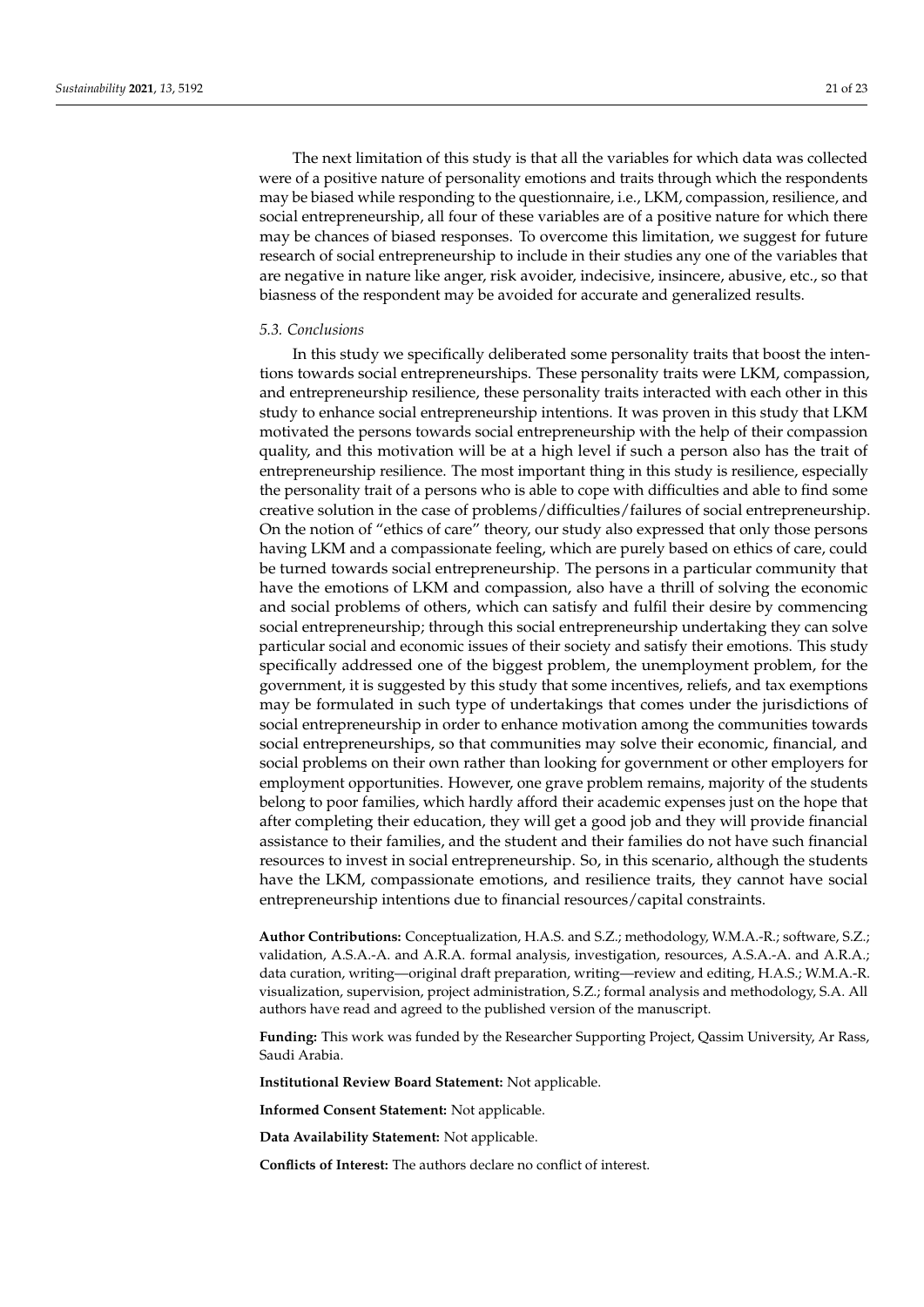## **References**

- <span id="page-21-0"></span>1. André, K.; Pache, A.C. From Caring Entrepreneur to Caring Enterprise: Addressing the Ethical Challenges of Scaling up Social Enterprises. *J. Bus. Ethics* **2016**, *133*, 659–675. [\[CrossRef\]](http://doi.org/10.1007/s10551-014-2445-8)
- <span id="page-21-1"></span>2. Mair, J.; Martí, I. Social entrepreneurship research: A source of explanation, prediction, and delight. *J. World Bus.* **2006**, *41*, 36–44. [\[CrossRef\]](http://doi.org/10.1016/j.jwb.2005.09.002)
- <span id="page-21-2"></span>3. Doherty, B.; Haugh, H.; Lyon, F. Social enterprises as hybrid organizations: A review and research agenda. *Int. J. Manag. Rev.* **2014**, *16*, 417–436. [\[CrossRef\]](http://doi.org/10.1111/ijmr.12028)
- <span id="page-21-3"></span>4. Sud, M.; Van Sandt, C.V.; Baugous, A.M. Social Entrepreneurship: The Role of Institutions. *J. Bus. Ethics* **2009**, *85*, 201–216. [\[CrossRef\]](http://doi.org/10.1007/s10551-008-9939-1)
- <span id="page-21-4"></span>5. Guia, J. How Does Compassion Affect the Actions of Entrepreneurs Prior to Establishing the Social Enterprise? In Proceedings of the DLSU Research Congress 2017, Manila, Philippine, 20 June 2017.
- <span id="page-21-5"></span>6. Medyanik, O.; Al-Jawni, F. An Investigation of Students' Social Entrepreneurial Intentions in Syria: An Empirical Test. In *Modernizing Academic Teaching and Research in Business and Economics*; Marx Gómez, J., Aboujaoude, M., Feghali, K., Mahmoud, T., Eds.; Springer: Cham, Switzerland, 2017. [\[CrossRef\]](http://doi.org/10.1007/978-3-319-54419-9_5)
- <span id="page-21-6"></span>7. Hu, X.; Marlow, S.; Zimmermann, A.; Martin, L.; Frank, R. Understanding Opportunities in Social Entrepreneurship: A Critical Realist Abstraction. *Entrep. Theory Pract.* **2020**, *44*, 1032–1056. [\[CrossRef\]](http://doi.org/10.1177/1042258719879633)
- <span id="page-21-7"></span>8. Hanson, S.K.; Hessel, H.M.; Danes, S.M. Relational processes in family entrepreneurial culture and resilience across generations. *J. Fam. Bus. Strategy* **2019**, *10*, 100263. [\[CrossRef\]](http://doi.org/10.1016/j.jfbs.2018.11.001)
- <span id="page-21-8"></span>9. Canestrino, R.; Cwiklicki, M.; Magliocca, P.; Pawełek, B. Understanding social entrepreneurship: A cultural perspective in ´ business research. *J. Bus. Res.* **2020**, *110*, 132–143. [\[CrossRef\]](http://doi.org/10.1016/j.jbusres.2020.01.006)
- <span id="page-21-9"></span>10. Saebi, T.; Foss, N.J.; Linder, S. Social Entrepreneurship Research: Past Achievements and Future Promises. *J. Manag.* **2019**, *45*, 70–95. [\[CrossRef\]](http://doi.org/10.1177/0149206318793196)
- <span id="page-21-10"></span>11. Kimmitt, J.; Muñoz, P. Sensemaking the 'social' in social entrepreneurship. *Int. Small Bus. J.* **2018**, *36*, 859–886. [\[CrossRef\]](http://doi.org/10.1177/0266242618789230)
- <span id="page-21-11"></span>12. Korber, S.; McNaughton, R.B. Resilience and entrepreneurship: A systematic literature review. *Int. J. Entrep. Behav. Res.* **2018**, *24*, 1129–1154. [\[CrossRef\]](http://doi.org/10.1108/IJEBR-10-2016-0356)
- <span id="page-21-12"></span>13. Hermelin, B.; Rusten, G. A place-based approach to social entrepreneurship for social integration—Cases from Norway and Sweden. *Local Econ.* **2018**, *33*, 367–383. [\[CrossRef\]](http://doi.org/10.1177/0269094218777900)
- <span id="page-21-13"></span>14. Hofmann, S.G.; Grossman, P.; Hinton, D.E. Loving-kindness and compassion meditation: Potential for psychological interventions. *Clin. Psychol. Rev.* **2011**, *31*, 1126–1132. [\[CrossRef\]](http://doi.org/10.1016/j.cpr.2011.07.003)
- <span id="page-21-14"></span>15. Jeremy, C.; Todd, S.; Moss, W.; Lumpkin, G.T. Research in Social Entrepreneurship: Past Contributions and Future Opportunities. *Strateg. Entrep. J.* **2009**, *3*, 161–194.
- <span id="page-21-15"></span>16. Figley, C.R. *Compassion Fatigue as Secondary Traumatic Stress Disorder: An Overview*; Brunner/Mazel Psychological Stress Series, No. 23; Routledge Taylor&Francis Group: London, UK, 1995; pp. 13–14.
- <span id="page-21-16"></span>17. Miller, T.L.; Grimes, M.G.; Mcmullen, J.S.; Vogus, T.J. Venturing for others with heart and head: How compassion encourages social entrepreneurship. *Acad. Manag. Rev.* **2012**, *37*, 616–640. [\[CrossRef\]](http://doi.org/10.5465/amr.2010.0456)
- <span id="page-21-17"></span>18. Muhamad, S.; Rashid, N.K.A.; Hussain, N.E.; Akhir, N.H.M.; Ahmat, N. Resilience as a moderator of government and family support in explaining entrepreneurial interest and readiness among single mothers. *J. Bus. Ventur. Insights* **2020**, *13*, e00157. [\[CrossRef\]](http://doi.org/10.1016/j.jbvi.2020.e00157)
- <span id="page-21-18"></span>19. Galante, J.; Galante, I.; Bekkers, M.J.; Gallacher, J. Effect of kindness-based meditation on health and well-being: A systematic review and meta-analysis. *J. Consult Clin. Psychol.* **2014**, *82*, 1101–1114. [\[CrossRef\]](http://doi.org/10.1037/a0037249)
- <span id="page-21-19"></span>20. Fredrickson, B.L.; Cohn, M.A.; Coffey, K.A.; Pek, J.; Finkel, S.M. Open hearts build lives: Positive emotions, induced through loving-kindness meditation, build consequential personal resources. *J. Pers. Soc. Psychol.* **2008**, *95*, 1045–1062. [\[CrossRef\]](http://doi.org/10.1037/a0013262) [\[PubMed\]](http://www.ncbi.nlm.nih.gov/pubmed/18954193)
- <span id="page-21-20"></span>21. Vlasov, M.; Bonnedahl, K.J.; Vincze, Z. Entrepreneurship for resilience: Embeddedness in place and in trans-local grassroots networks. *J. Enterprising Communities* **2018**, *12*, 374–394. [\[CrossRef\]](http://doi.org/10.1108/JEC-12-2017-0100)
- <span id="page-21-21"></span>22. Wiklund, J.; Nikolaev, B.; Shir, N.; Foo, M.D.; Bradley, S. Entrepreneurship and well-being: Past, present, and future. *J. Bus. Ventur.* **2019**, *34*, 579–588. [\[CrossRef\]](http://doi.org/10.1016/j.jbusvent.2019.01.002)
- <span id="page-21-22"></span>23. Engel, Y.; Noordijk, S.; Spoelder, A.; van Gelderen, M. Self-Compassion When Coping with Venture Obstacles: Loving-Kindness Meditation and Entrepreneurial Fear of Failure. *Entrep. Theory Pract.* **2021**, *45*, 263–290. [\[CrossRef\]](http://doi.org/10.1177/1042258719890991)
- <span id="page-21-23"></span>24. Mair, J.; Noboa, E. Social Entrepreneurship: How Intentions to Create a Social Venture are Formed. In *Social Entrepreneurship*; Mair, J., Robinson, J., Hockerts, K., Eds.; Palgrave Macmillan: London, UK, 2006. [\[CrossRef\]](http://doi.org/10.1057/9780230625655_8)
- <span id="page-21-24"></span>25. Althunibat, A.; Binsawad, M.; Almaiah, M.A.; Almomani, O.; Alsaaidah, A.; Al-Rahmi, W.; Seliaman, M.E. Sustainable Applications of Smart-Government Services: A Model to Understand Smart-Government Adoption. *Sustainability* **2021**, *13*, 3028. [\[CrossRef\]](http://doi.org/10.3390/su13063028)
- <span id="page-21-25"></span>26. Austin, J.; Stevenson, H.; Wei–Skillern, J. Social and Commercial Entrepreneurship: Same, Different, or Both? *Entrep. Theory Pr.* **2006**, *30*, 1–22. [\[CrossRef\]](http://doi.org/10.1111/j.1540-6520.2006.00107.x)
- <span id="page-21-26"></span>27. Islam, S.M. Towards an integrative definition of scaling social impact in social enterprises. *J. Bus. Ventur. Insights* **2020**. [\[CrossRef\]](http://doi.org/10.1016/j.jbvi.2020.e00164)
- <span id="page-21-27"></span>28. Santos, F.M. A Positive Theory of Social Entrepreneurship. *J. Bus. Ethics* **2012**, *111*, 335–351. [\[CrossRef\]](http://doi.org/10.1007/s10551-012-1413-4)